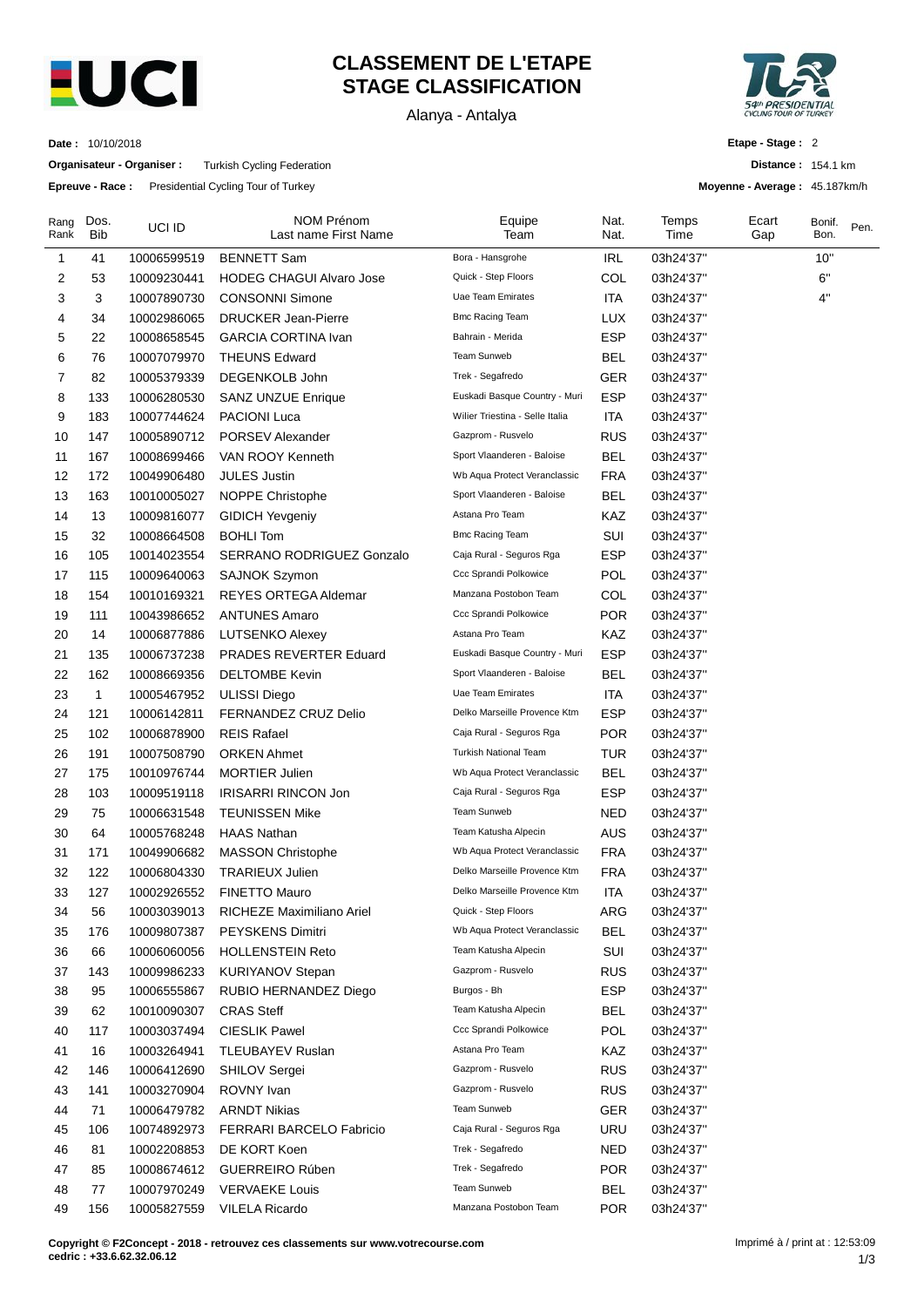| 50  | 174            | 10006006506 | <b>LIETAER Eliot</b>             | Wb Aqua Protect Veranclassic    | <b>BEL</b> | 03h24'37" |              |
|-----|----------------|-------------|----------------------------------|---------------------------------|------------|-----------|--------------|
| 51  | 73             | 10003092866 | <b>FROHLINGER Johannes</b>       | Team Sunweb                     | GER        | 03h24'37" |              |
| 52  | 93             | 10010982404 | CUBERO GALVEZ Jorge              | Burgos - Bh                     | <b>ESP</b> | 03h24'37" |              |
| 53  | 86             | 10006570924 | <b>REIJNEN Kiel</b>              | Trek - Segafredo                | USA        | 03h24'37" |              |
| 54  | 63             | 10009095954 | <b>FABBRO Matteo</b>             | Team Katusha Alpecin            | ITA        | 03h24'37" |              |
| 55  | 31             | 10006480388 | <b>BEVIN Patrick</b>             | <b>Bmc Racing Team</b>          | NZL        | 03h24'37" |              |
| 56  | 24             | 10004505531 | NAVARDAUSKAS Ramunas             | Bahrain - Merida                | LTU        | 03h24'37" |              |
| 57  | 17             | 10006895569 | ZAKHAROV Artyom                  | Astana Pro Team                 | KAZ        | 03h24'37" |              |
| 58  | 83             | 10005982456 | <b>FELLINE Fabio</b>             | Trek - Segafredo                | ITA.       | 03h24'37" |              |
|     |                |             |                                  | Uae Team Emirates               |            |           |              |
| 59  | 5              | 10003269688 | <b>ĐURASEK Kristijan</b>         |                                 | CRO        | 03h24'37" |              |
| 60  | 91             | 10048454413 | <b>BOL Jetse</b>                 | Burgos - Bh                     | NED        | 03h24'37" |              |
| 61  | 92             | 10014208258 | CABEDO CARDA Oscar               | Burgos - Bh                     | <b>ESP</b> | 03h24'37" |              |
| 62  | 94             | 10002922613 | MENDES José                      | Burgos - Bh                     | <b>POR</b> | 03h24'37" |              |
| 63  | 137            | 10006886879 | <b>TXOPERENA MATXIKOTE Beñat</b> | Euskadi Basque Country - Muri   | <b>ESP</b> | 03h24'37" |              |
| 64  | 142            | 10005914758 | <b>BOEV</b> Igor                 | Gazprom - Rusvelo               | <b>RUS</b> | 03h24'37" |              |
| 65  | 45             | 10007062388 | POSTLBERGER Lukas                | Bora - Hansgrohe                | AUT        | 03h24'37" |              |
| 66  | 12             | 10006500701 | <b>FOMINYKH Daniil</b>           | Astana Pro Team                 | KAZ        | 03h24'37" |              |
| 67  | 57             | 10002782264 | ŠTYBAR Zdenek                    | Quick - Step Floors             | <b>CZE</b> | 03h24'37" |              |
| 68  | 36             | 10002724872 | <b>ROCHE Nicolas</b>             | <b>Bmc Racing Team</b>          | IRL        | 03h24'37" |              |
| 69  | 42             | 10003349312 | <b>BODNAR Maciej</b>             | Bora - Hansgrohe                | <b>POL</b> | 03h24'37" |              |
| 70  | 184            | 10006903754 | <b>BERTAZZO Liam</b>             | Wilier Triestina - Selle Italia | ITA        | 03h24'37" |              |
| 71  | 101            | 10002928471 | PARDILLA BELLON Sergio           | Caja Rural - Seguros Rga        | <b>ESP</b> | 03h24'37" |              |
| 72  | 197            | 10006915979 | <b>SAYAR Mustafa</b>             | <b>Turkish National Team</b>    | TUR        | 03h24'37" |              |
| 73  | 165            | 10008699163 | VAN GOMPEL Mathias               | Sport Vlaanderen - Baloise      | <b>BEL</b> | 03h24'37" |              |
| 74  | 67             | 10008694113 | <b>SCHMIDT WÜRTZ Mads</b>        | Team Katusha Alpecin            | DEN        | 03h24'37" |              |
|     |                |             |                                  | Burgos - Bh                     |            |           |              |
| 75  | 97             | 10023848038 | <b>MITRI James</b>               |                                 | NZL        | 03h24'37" |              |
| 76  | 87             | 10003322939 | VAN POPPEL Boy                   | Trek - Segafredo                | NED        | 03h24'37" |              |
| 77  | 153            | 10009405748 | AGUIRRE CAIPA Hernan Ricardo     | Manzana Postobon Team           | COL        | 03h24'37" |              |
| 78  | 27             | 10008689766 | <b>PER David</b>                 | Bahrain - Merida                | <b>SLO</b> | 03h24'37" |              |
| 79  | 125            | 10007892245 | KASPERKIEWICZ Przemyslaw         | Delko Marseille Provence Ktm    | POL        | 03h24'37" |              |
| 80  | 37             | 10002909980 | <b>WYSS Danilo</b>               | <b>Bmc Racing Team</b>          | SUI        | 03h24'37" |              |
| 81  | 21             | 10002833188 | <b>BOLE Grega</b>                | Bahrain - Merida                | SLO        | 03h24'37" |              |
| 82  | 26             | 10010096569 | <b>PADUN Mark</b>                | Bahrain - Merida                | UKR        | 03h24'37" |              |
| 83  | 192            | 10005828165 | <b>BAKIRCI Nazim</b>             | <b>Turkish National Team</b>    | TUR        | 03h24'37" |              |
| 84  | 152            | 10010985939 | SIERRA SANCHEZ Yecid Arturo      | Manzana Postobon Team           | COL        | 03h24'37" |              |
| 85  | 123            |             | 10006801296 JONES Brenton        | Delko Marseille Provence Ktm    | AUS        | 03h24'37" |              |
| 86  | 195            | 10009267524 | <b>AKDILEK Ahmet</b>             | <b>Turkish National Team</b>    | TUR        | 03h24'37" |              |
| 87  | 155            | 10035195725 | GARCIA SOSA Jhojan Orlando       | Manzana Postobon Team           | COL        | 03h24'37" |              |
| 88  | 136            | 10074643908 | <b>BARCELO ARAGON Fernando</b>   | Euskadi Basque Country - Muri   | <b>ESP</b> | 03h24'37" |              |
| 89  | 35             | 10008672790 | <b>FRANKINY Kilian</b>           | <b>Bmc Racing Team</b>          | SUI        | 03h24'37" |              |
| 90  | 116            | 10009765254 | <b>BROZYNA Piotr</b>             | Ccc Sprandi Polkowice           | POL        | 03h24'37" |              |
|     |                |             | <b>NOVAK Domen</b>               | Bahrain - Merida                | <b>SLO</b> |           |              |
| 91  | 25             | 10009372406 |                                  | Euskadi Basque Country - Muri   |            | 03h24'37" |              |
| 92  | 132            | 10008661070 | <b>ARISTI GARDOKI Mikel</b>      |                                 | <b>ESP</b> | 03h24'37" |              |
| 93  | 55             | 10009966530 | <b>KNOX James</b>                | Quick - Step Floors             | GBR        | 03h24'37" |              |
| 94  | 23             | 10002711435 | <b>HAUSSLER Heinrich</b>         | Bahrain - Merida                | <b>AUS</b> | 03h24'37" |              |
| 95  | 161            | 10007750381 | DE GENDT Aime                    | Sport Vlaanderen - Baloise      | <b>BEL</b> | 03h24'37" |              |
| 96  | 4              | 10007518692 | <b>CONTI Valerio</b>             | Uae Team Emirates               | <b>ITA</b> | 03h24'37" |              |
| 97  | 84             | 10007807672 | <b>GRMAY Tsgabu Gebremaryam</b>  | Trek - Segafredo                | <b>ETH</b> | 03h24'37" |              |
| 98  | 166            | 10002310604 | VAN HECKE Preben                 | Sport Vlaanderen - Baloise      | BEL        | 03h24'37" |              |
| 99  | 151            | 10003274439 | DUARTE AREVALO Fabio Andres      | Manzana Postobon Team           | COL        | 03h24'37" |              |
| 100 | 33             | 10003299293 | <b>BOOKWALTER Brent</b>          | <b>Bmc Racing Team</b>          | <b>USA</b> | 03h24'37" |              |
| 101 | 51             | 10005335283 | DECLERCQ Tim                     | Quick - Step Floors             | <b>BEL</b> | 03h24'37" |              |
| 102 | $\overline{7}$ | 10001426890 | NIEMIEC Przemyslaw               | Uae Team Emirates               | POL        | 03h24'37" |              |
| 103 | 187            | 10006917700 | <b>ZHUPA Eugert</b>              | Wilier Triestina - Selle Italia | ALB        | 03h24'37" |              |
| 104 | 164            | 10005991954 | <b>SPRENGERS Thomas</b>          | Sport Vlaanderen - Baloise      | <b>BEL</b> | 03h24'37" | 3'           |
| 105 | 107            | 10011231368 | ZABALA LOPEZ Josu                | Caja Rural - Seguros Rga        | <b>ESP</b> | 03h24'37" | $2^{\prime}$ |
| 106 | 181            | 10009974816 | <b>BEVILACQUA Simone</b>         | Wilier Triestina - Selle Italia | ITA        | 03h24'37" |              |
|     |                |             | <b>KIRSCH Alex</b>               | Wb Aqua Protect Veranclassic    | LUX        |           |              |
| 107 | 173            | 10006679644 |                                  | Wilier Triestina - Selle Italia |            | 03h24'37" |              |
| 108 | 182            | 10004739442 | <b>COLEDAN Marco</b>             |                                 | ITA        | 03h24'37" |              |
| 109 | 104            | 10007517682 | SILVA Joaquim                    | Caja Rural - Seguros Rga        | <b>POR</b> | 03h24'37" |              |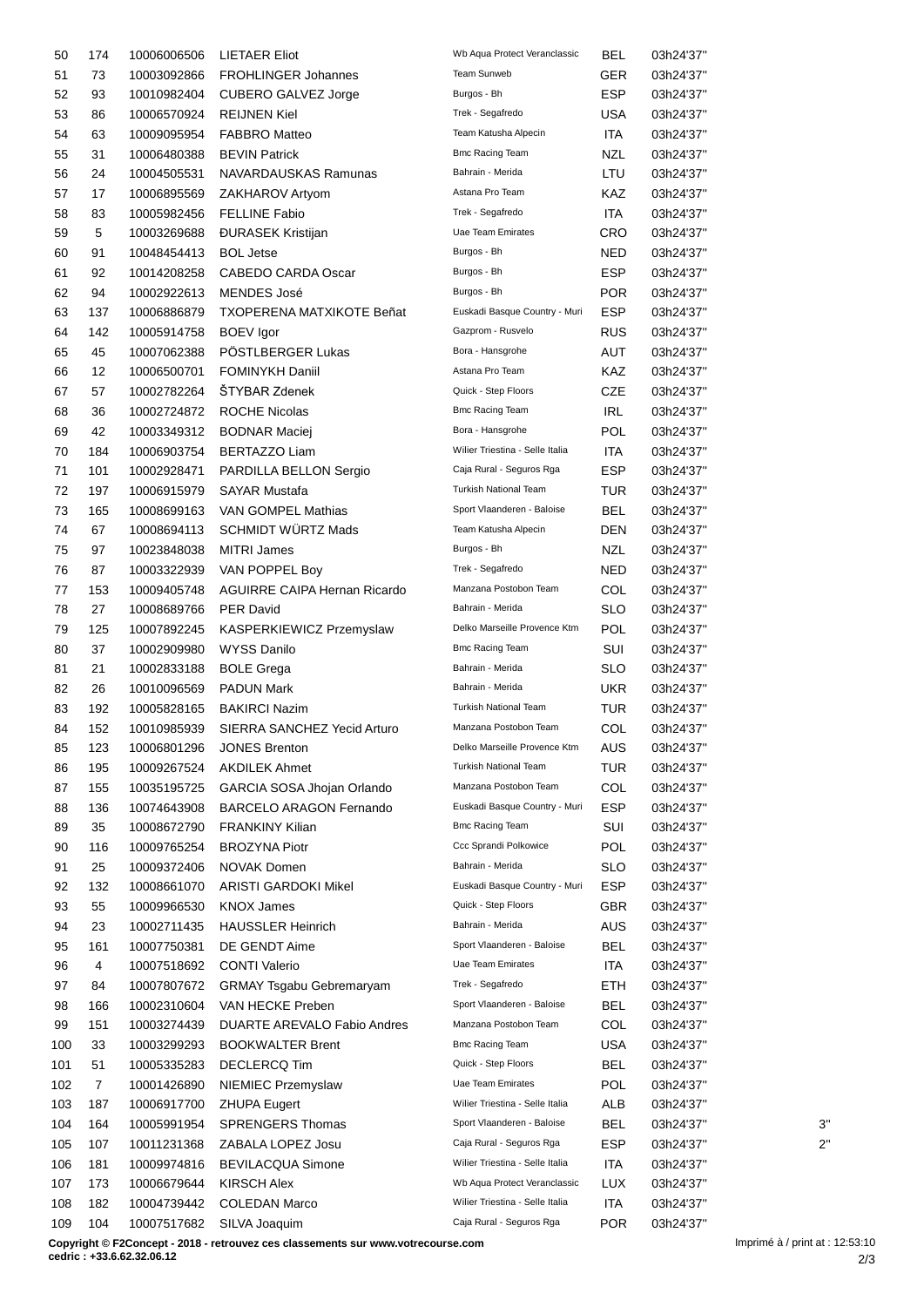| 110 | 185 | 10001661108 | POZZATO Filippo             | Wilier Triestina - Selle Italia | <b>ITA</b> | 03h24'37" |                |    |
|-----|-----|-------------|-----------------------------|---------------------------------|------------|-----------|----------------|----|
| 111 | 74  | 10002420132 | <b>TEN DAM Laurens</b>      | Team Sunweb                     | <b>NED</b> | 03h24'37" |                |    |
| 112 | 126 | 10002928370 | <b>MORENO BAZAN Javier</b>  | Delko Marseille Provence Ktm    | <b>ESP</b> | 03h24'37" |                |    |
| 113 | 144 | 10002833087 | <b>KOZONTCHUK Dmitriy</b>   | Gazprom - Rusvelo               | <b>RUS</b> | 03h24'37" |                |    |
| 114 | 193 | 10007593868 | <b>ATALAY Muhammed</b>      | <b>Turkish National Team</b>    | <b>TUR</b> | 03h24'37" |                |    |
| 115 | 44  | 10005390352 | <b>PELUCCHI Matteo</b>      | Bora - Hansgrohe                | <b>ITA</b> | 03h24'37" |                |    |
| 116 | 96  | 10054193476 | <b>SESSLER Nicolas</b>      | Burgos - Bh                     | <b>BRA</b> | 03h24'37" |                |    |
| 117 | 157 | 10008656323 | ORJUELA GUTIERREZ Fernando  | Manzana Postobon Team           | <b>COL</b> | 03h24'37" |                | 1' |
| 118 | 54  | 10002264023 | <b>KEISSE IIjo</b>          | Quick - Step Floors             | <b>BEL</b> | 03h24'37" |                |    |
| 119 | 145 | 10002832279 | <b>TRUSOV Nikolay</b>       | Gazprom - Rusvelo               | <b>RUS</b> | 03h24'37" |                |    |
| 120 | 196 | 10008683100 | <b>SAMLI Feritcan</b>       | <b>Turkish National Team</b>    | <b>TUR</b> | 03h24'37" |                |    |
| 121 | 194 | 10009197301 | <b>BALKAN Onur</b>          | <b>Turkish National Team</b>    | <b>TUR</b> | 03h24'37" |                |    |
| 122 | 177 | 10007969643 | <b>STASSEN Julien</b>       | Wb Aqua Protect Veranclassic    | <b>BEL</b> | 03h24'37" |                |    |
| 123 | 15  | 10005964167 | <b>MOSER Moreno</b>         | Astana Pro Team                 | <b>ITA</b> | 03h24'37" |                |    |
| 124 | 186 | 10008131513 | ROSA Massimo                | Wilier Triestina - Selle Italia | <b>ITA</b> | 03h24'37" |                |    |
| 125 | 61  | 10002937464 | <b>BELKOV Maxim</b>         | Team Katusha Alpecin            | <b>RUS</b> | 03h24'37" |                |    |
| 126 | 112 | 10006492314 | <b>BERNAS Pawel</b>         | Ccc Sprandi Polkowice           | <b>POL</b> | 03h25'14" | 37"            |    |
| 127 | 131 | 10009804963 | BARRENETXEA URIARTE Ander   | Euskadi Basque Country - Muri   | <b>ESP</b> | 03h25'14" | $\mathbf H$    |    |
| 128 | 2   | 10006875563 | BYSTRØM Sven Erik           | Uae Team Emirates               | <b>NOR</b> | 03h25'25" | 48"            |    |
| 129 | 124 | 10004599905 | MIHAYLOV Nikolay            | Delko Marseille Provence Ktm    | <b>BUL</b> | 03h25'25" | $\mathbf{H}$   |    |
| 130 | 43  | 10006874553 | MC CARTHY Jay               | Bora - Hansgrohe                | AUS        | 03h25'38" | 01'01"         |    |
| 131 | 46  | 10004572724 | <b>SAGAN Jurai</b>          | Bora - Hansgrohe                | <b>SVK</b> | 03h25'38" | $\mathbf H$    |    |
| 132 | 11  | 10007219309 | <b>BIZHIGITOV Zhandos</b>   | Astana Pro Team                 | KAZ        | 03h25'41" | 01'04"         |    |
| 133 | 113 | 10005750262 | <b>GRADEK Kamil</b>         | Ccc Sprandi Polkowice           | <b>POL</b> | 03h25'48" | 01'11"         |    |
| 134 | 47  | 10002879062 | <b>SARAMOTINS Alekseis</b>  | Bora - Hansgrohe                | LAT        | 03h25'57" | 01'20"         |    |
| 135 | 114 | 10007946506 | PALUTA Michal               | Ccc Sprandi Polkowice           | <b>POL</b> | 03h25'57" | $\blacksquare$ |    |
| 136 | 6   | 10006535356 | <b>LAENGEN Vegard Stake</b> | <b>Uae Team Emirates</b>        | <b>NOR</b> | 03h26'13" | 01'36"         |    |
| 137 | 134 | 10007777461 | RODRIGUEZ RECHE Sergio      | Euskadi Basque Country - Muri   | <b>ESP</b> | 03h27'07" | 02'30"         |    |

**Aucun coureur hors-dÈlai / No OTL**

**Nombre de partants : 137**

**NON PARTANTS - DN** S Dossard/Bib 52 - GAVIRIA RENDON Fernando - Quick - Step Floors - 10008656828 Numbers : 1

**Aucun abandon - No DNF**

**Juge à l'arrivée** SIPEROZDOL Celel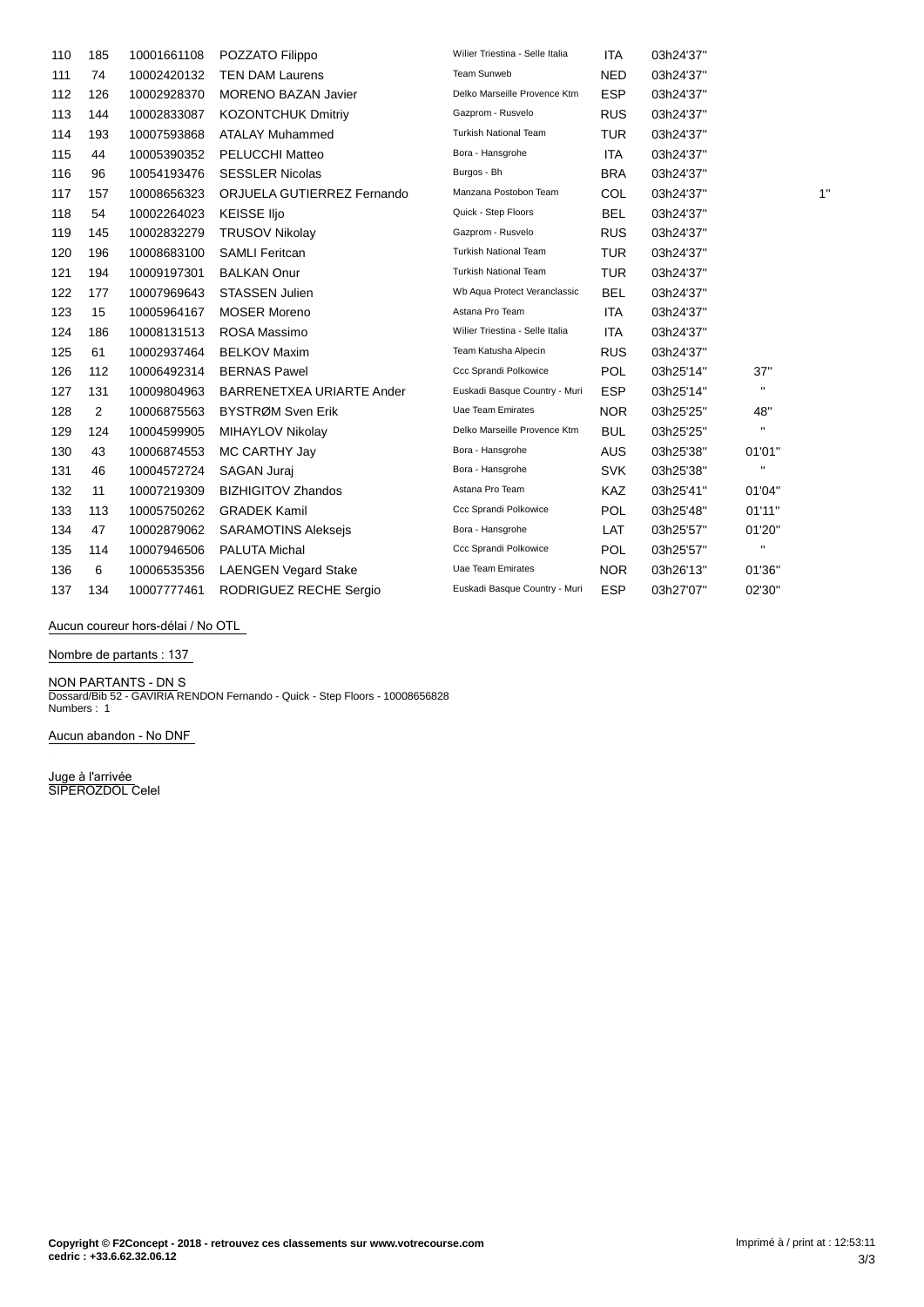

## **CLASSEMENT GENERAL GENERAL CLASSIFICATION**

Alanya - Antalya



**Date :** 10/10/2018

**Organisateur - Organiser :** Turkish Cycling Federation

**Epreuve - Race :** Presidential Cycling Tour of Turkey

**Distance :** 303.8 km

**Moyenne - Average :** 44.045km/h

| Rang<br>Rank   | Dos.<br>Bib  | UCI ID      | NOM Prénom<br>Last name First Name | Equipe<br>Team                                   | Nat.<br>Nat. | Temps<br>Time | Ecart<br>Gap |
|----------------|--------------|-------------|------------------------------------|--------------------------------------------------|--------------|---------------|--------------|
| $\mathbf{1}$   | 41           | 10006599519 | <b>BENNETT Sam</b>                 | Bora - Hansgrohe                                 | <b>IRL</b>   | 06h53'35"     |              |
| 2              | 56           | 10003039013 | RICHEZE Maximiliano Ariel          | Quick - Step Floors                              | ARG          | 06h53'41"     | 06"          |
| 3              | 34           | 10002986065 | <b>DRUCKER Jean-Pierre</b>         | <b>Bmc Racing Team</b>                           | <b>LUX</b>   | 06h53'47"     | 12"          |
| 4              | 3            | 10007890730 | <b>CONSONNI Simone</b>             | <b>Uae Team Emirates</b>                         | ITA          | 06h53'47"     | $\mathbf{H}$ |
| 5              | 167          | 10008699466 | VAN ROOY Kenneth                   | Sport Vlaanderen - Baloise                       | <b>BEL</b>   | 06h53'48"     | 13"          |
| 6              | 164          | 10005991954 | <b>SPRENGERS Thomas</b>            | Sport Vlaanderen - Baloise                       | <b>BEL</b>   | 06h53'48"     | $\mathbf{H}$ |
| $\overline{7}$ | 107          | 10011231368 | ZABALA LOPEZ Josu                  | Caja Rural - Seguros Rga                         | <b>ESP</b>   | 06h53'49"     | 14"          |
| 8              | 137          | 10006886879 | <b>TXOPERENA MATXIKOTE Beñat</b>   | Euskadi Basque Country - Murias                  | <b>ESP</b>   | 06h53'50"     | 15"          |
| 9              | 157          | 10008656323 | ORJUELA GUTIERREZ Fernando         | Manzana Postobon Team                            | COL          | 06h53'50"     | $\mathbf{H}$ |
| 10             | 76           | 10007079970 | <b>THEUNS Edward</b>               | Team Sunweb                                      | <b>BEL</b>   | 06h53'51"     | 16"          |
| 11             | 133          | 10006280530 | <b>SANZ UNZUE Enrique</b>          | Euskadi Basque Country - Murias                  | <b>ESP</b>   | 06h53'51"     | $\mathbf{H}$ |
| 12             | 183          | 10007744624 | <b>PACIONI Luca</b>                | Wilier Triestina - Selle Italia                  | ITA          | 06h53'51"     | $\mathbf{H}$ |
| 13             | 163          | 10010005027 | NOPPE Christophe                   | Sport Vlaanderen - Baloise                       | <b>BEL</b>   | 06h53'51"     | Ĥ.           |
| 14             | 22           | 10008658545 | <b>GARCIA CORTINA Ivan</b>         | Bahrain - Merida                                 | <b>ESP</b>   | 06h53'51"     | $\mathbf{H}$ |
| 15             | 147          | 10005890712 | <b>PORSEV Alexander</b>            | Gazprom - Rusvelo                                | <b>RUS</b>   | 06h53'51"     | $\mathbf{H}$ |
| 16             | 172          | 10049906480 | <b>JULES Justin</b>                | Wb Aqua Protect Veranclassic                     | <b>FRA</b>   | 06h53'51"     | Ĥ.           |
| 17             | 115          | 10009640063 | SAJNOK Szymon                      | Ccc Sprandi Polkowice                            | <b>POL</b>   | 06h53'51"     | $\mathbf{H}$ |
| 18             | 82           | 10005379339 | DEGENKOLB John                     | Trek - Segafredo                                 | GER          | 06h53'51"     | Ĥ,           |
| 19             | 32           | 10008664508 | <b>BOHLI Tom</b>                   | <b>Bmc Racing Team</b>                           | SUI          | 06h53'51"     | $\mathbf{H}$ |
| 20             | 111          | 10043986652 | <b>ANTUNES Amaro</b>               | Ccc Sprandi Polkowice                            | <b>POR</b>   | 06h53'51"     | Ĥ.           |
| 21             | 135          | 10006737238 | <b>PRADES REVERTER Eduard</b>      | Euskadi Basque Country - Murias                  | <b>ESP</b>   | 06h53'51"     | $\mathbf{H}$ |
| 22             | 64           | 10005768248 | <b>HAAS Nathan</b>                 | Team Katusha Alpecin                             | AUS          | 06h53'51"     | Ĥ.           |
| 23             | $\mathbf{1}$ | 10005467952 | ULISSI Diego                       | <b>Uae Team Emirates</b>                         | ITA          | 06h53'51"     | $\mathbf{H}$ |
| 24             | 122          | 10006804330 | <b>TRARIEUX Julien</b>             | Delko Marseille Provence Ktm                     | <b>FRA</b>   | 06h53'51"     | Ĥ.           |
| 25             | 105          | 10014023554 | SERRANO RODRIGUEZ Gonzalo          | Caja Rural - Seguros Rga                         | <b>ESP</b>   | 06h53'51"     | $\mathbf{H}$ |
| 26             | 14           | 10006877886 | <b>LUTSENKO Alexey</b>             | Astana Pro Team                                  | KAZ          | 06h53'51"     | $\mathbf{H}$ |
| 27             | 13           | 10009816077 | <b>GIDICH Yevgeniy</b>             | Astana Pro Team                                  | KAZ          | 06h53'51"     | $\mathbf{H}$ |
| 28             | 66           | 10006060056 | <b>HOLLENSTEIN Reto</b>            | Team Katusha Alpecin                             | SUI          | 06h53'51"     | $\mathbf{H}$ |
| 29             | 162          | 10008669356 | <b>DELTOMBE Kevin</b>              | Sport Vlaanderen - Baloise                       | <b>BEL</b>   | 06h53'51"     | Ĥ.           |
| 30             | 121          | 10006142811 | FERNANDEZ CRUZ Delio               | Delko Marseille Provence Ktm                     | <b>ESP</b>   | 06h53'51"     | $\mathbf{H}$ |
| 31             | 75           | 10006631548 | <b>TEUNISSEN Mike</b>              | Team Sunweb                                      | NED          | 06h53'51"     | $\mathbf{H}$ |
| 32             |              |             | <b>ORKEN Ahmet</b>                 | <b>Turkish National Team</b>                     | TUR          |               | Ĥ.           |
| 33             | 191<br>24    | 10007508790 |                                    | Bahrain - Merida                                 | LTU          | 06h53'51"     | $\mathbf{H}$ |
|                |              | 10004505531 | NAVARDAUSKAS Ramunas               | Wb Aqua Protect Veranclassic                     |              | 06h53'51"     | $\mathbf{H}$ |
| 34             | 176          | 10009807387 | PEYSKENS Dimitri                   | Astana Pro Team                                  | <b>BEL</b>   | 06h53'51"     | $\mathbf{H}$ |
| 35             | 16           | 10003264941 | <b>TLEUBAYEV Ruslan</b>            | Caja Rural - Seguros Rga                         | KAZ          | 06h53'51"     |              |
| 36             | 102          | 10006878900 | <b>REIS Rafael</b>                 |                                                  | <b>POR</b>   | 06h53'51"     | Ħ            |
| 37             | 85           | 10008674612 | GUERREIRO Rúben                    | Trek - Segafredo<br>Wb Aqua Protect Veranclassic | <b>POR</b>   | 06h53'51"     |              |
| 38             | 175          | 10010976744 | MORTIER Julien                     |                                                  | <b>BEL</b>   | 06h53'51"     |              |
| 39             | 91           | 10048454413 | <b>BOL Jetse</b>                   | Burgos - Bh                                      | <b>NED</b>   | 06h53'51"     |              |
| 40             | 154          | 10010169321 | REYES ORTEGA Aldemar               | Manzana Postobon Team                            | COL          | 06h53'51"     |              |
| 41             | 62           | 10010090307 | <b>CRAS Steff</b>                  | Team Katusha Alpecin                             | <b>BEL</b>   | 06h53'51"     |              |
| 42             | 83           | 10005982456 | <b>FELLINE Fabio</b>               | Trek - Segafredo                                 | ITA          | 06h53'51"     |              |
| 43             | 71           | 10006479782 | <b>ARNDT Nikias</b>                | Team Sunweb                                      | <b>GER</b>   | 06h53'51"     |              |
| 44             | 127          | 10002926552 | FINETTO Mauro                      | Delko Marseille Provence Ktm                     | ITA          | 06h53'51"     | п            |
| 45             | 171          | 10049906682 | <b>MASSON Christophe</b>           | Wb Aqua Protect Veranclassic                     | <b>FRA</b>   | 06h53'51"     |              |
| 46             | 117          | 10003037494 | <b>CIESLIK Pawel</b>               | Ccc Sprandi Polkowice                            | <b>POL</b>   | 06h53'51"     |              |
| 47             | 123          | 10006801296 | <b>JONES Brenton</b>               | Delko Marseille Provence Ktm                     | <b>AUS</b>   | 06h53'51"     |              |
| 48             | 45           | 10007062388 | PÖSTLBERGER Lukas                  | Bora - Hansgrohe                                 | AUT          | 06h53'51"     |              |
| 49             | 31           | 10006480388 | <b>BEVIN Patrick</b>               | <b>Bmc Racing Team</b>                           | <b>NZL</b>   | 06h53'51"     | н            |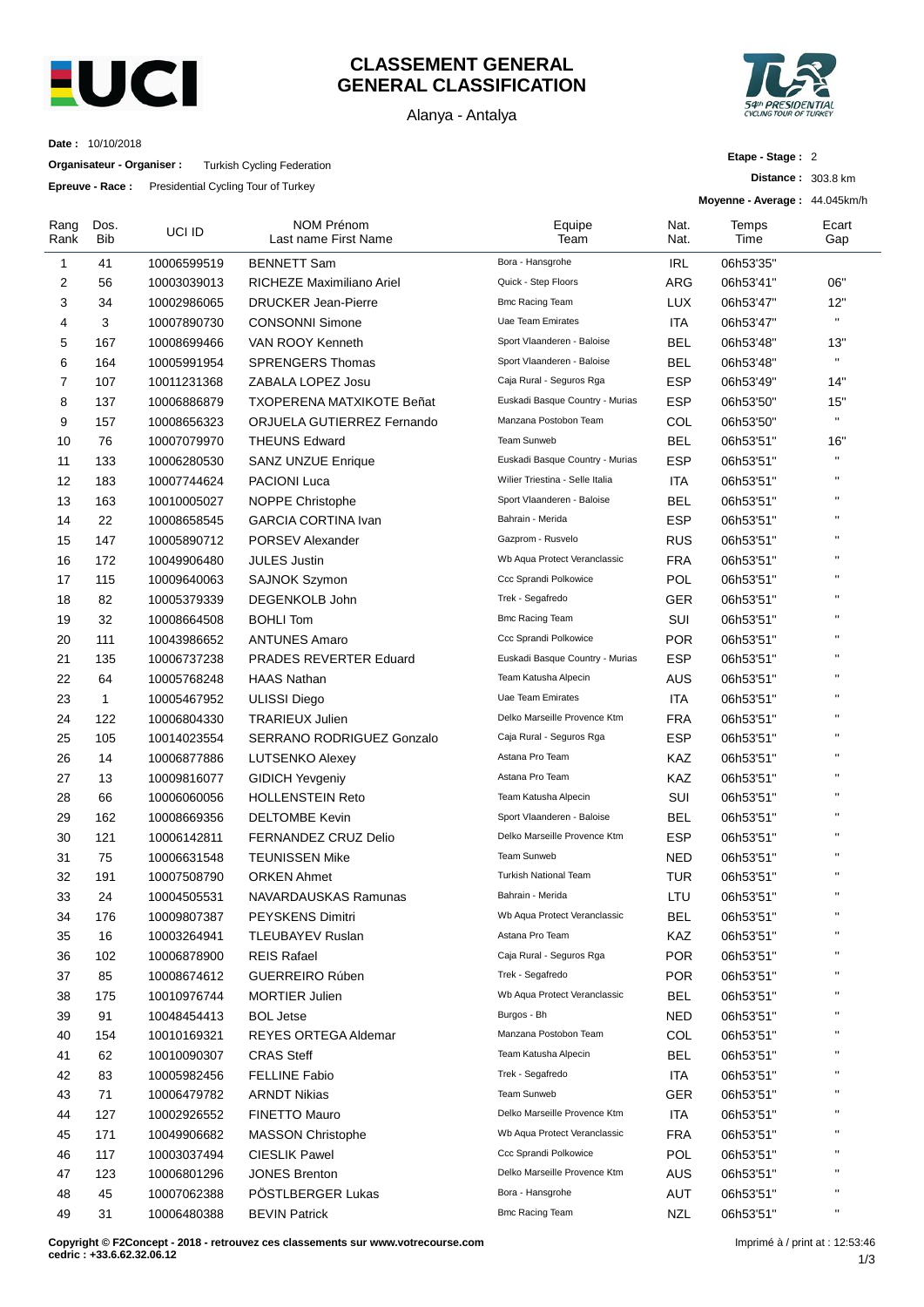| 50  | 63  | 10009095954 | <b>FABBRO Matteo</b>                | Team Katusha Alpecin            | <b>ITA</b> | 06h53'51" | $\mathbf{H}$ |
|-----|-----|-------------|-------------------------------------|---------------------------------|------------|-----------|--------------|
| 51  | 141 | 10003270904 | ROVNY Ivan                          | Gazprom - Rusvelo               | <b>RUS</b> | 06h53'51" | $\mathbf{H}$ |
| 52  | 155 | 10035195725 | GARCIA SOSA Jhojan Orlando          | Manzana Postobon Team           | COL        | 06h53'51" | $\mathbf{H}$ |
| 53  | 156 | 10005827559 | <b>VILELA Ricardo</b>               | Manzana Postobon Team           | <b>POR</b> | 06h53'51" | $\mathbf{H}$ |
| 54  | 146 | 10006412690 | <b>SHILOV Sergei</b>                | Gazprom - Rusvelo               | <b>RUS</b> | 06h53'51" | $\mathbf{H}$ |
| 55  | 86  | 10006570924 | <b>REIJNEN Kiel</b>                 | Trek - Segafredo                | USA        | 06h53'51" | $\mathbf{H}$ |
| 56  | 5   | 10003269688 | <b>DURASEK Kristijan</b>            | <b>Uae Team Emirates</b>        | CRO        | 06h53'51" | $\mathbf{H}$ |
| 57  | 77  | 10007970249 | <b>VERVAEKE Louis</b>               | Team Sunweb                     | <b>BEL</b> | 06h53'51" | $\mathbf{H}$ |
| 58  | 81  | 10002208853 | DE KORT Koen                        | Trek - Segafredo                | NED        | 06h53'51" | $\mathbf{H}$ |
| 59  | 142 | 10005914758 | <b>BOEV</b> Igor                    | Gazprom - Rusvelo               | <b>RUS</b> | 06h53'51" | $\mathbf{H}$ |
|     | 125 |             |                                     | Delko Marseille Provence Ktm    | POL        |           | $\mathbf{H}$ |
| 60  |     | 10007892245 | KASPERKIEWICZ Przemyslaw            | <b>Bmc Racing Team</b>          |            | 06h53'51" | $\mathbf{H}$ |
| 61  | 36  | 10002724872 | <b>ROCHE Nicolas</b>                |                                 | <b>IRL</b> | 06h53'51" | $\mathbf{H}$ |
| 62  | 23  | 10002711435 | <b>HAUSSLER Heinrich</b>            | Bahrain - Merida                | <b>AUS</b> | 06h53'51" | $\mathbf{H}$ |
| 63  | 93  | 10010982404 | CUBERO GALVEZ Jorge                 | Burgos - Bh                     | <b>ESP</b> | 06h53'51" | $\mathbf{H}$ |
| 64  | 106 | 10074892973 | FERRARI BARCELO Fabricio            | Caja Rural - Seguros Rga        | URU        | 06h53'51" |              |
| 65  | 94  | 10002922613 | <b>MENDES José</b>                  | Burgos - Bh                     | <b>POR</b> | 06h53'51" | $\mathbf{H}$ |
| 66  | 21  | 10002833188 | <b>BOLE Grega</b>                   | Bahrain - Merida                | <b>SLO</b> | 06h53'51" | $\mathbf{H}$ |
| 67  | 73  | 10003092866 | <b>FROHLINGER Johannes</b>          | Team Sunweb                     | <b>GER</b> | 06h53'51" | $\mathbf{H}$ |
| 68  | 174 | 10006006506 | <b>LIETAER Eliot</b>                | Wb Aqua Protect Veranclassic    | <b>BEL</b> | 06h53'51" | $\mathbf{H}$ |
| 69  | 37  | 10002909980 | <b>WYSS Danilo</b>                  | <b>Bmc Racing Team</b>          | SUI        | 06h53'51" | $\mathbf{H}$ |
| 70  | 42  | 10003349312 | <b>BODNAR Maciej</b>                | Bora - Hansgrohe                | <b>POL</b> | 06h53'51" | $\mathbf{H}$ |
| 71  | 51  | 10005335283 | <b>DECLERCQ Tim</b>                 | Quick - Step Floors             | BEL        | 06h53'51" | $\mathbf{H}$ |
| 72  | 12  | 10006500701 | <b>FOMINYKH Daniil</b>              | Astana Pro Team                 | KAZ        | 06h53'51" | $\mathbf{H}$ |
| 73  | 87  | 10003322939 | VAN POPPEL Boy                      | Trek - Segafredo                | NED        | 06h53'51" | $\mathbf{H}$ |
| 74  | 17  | 10006895569 | ZAKHAROV Artyom                     | Astana Pro Team                 | KAZ        | 06h53'51" | $\mathbf{H}$ |
| 75  | 92  | 10014208258 | <b>CABEDO CARDA Oscar</b>           | Burgos - Bh                     | <b>ESP</b> | 06h53'51" | $\mathbf{H}$ |
| 76  | 165 | 10008699163 | VAN GOMPEL Mathias                  | Sport Vlaanderen - Baloise      | <b>BEL</b> | 06h53'51" | $\mathbf{H}$ |
|     |     |             |                                     | Manzana Postobon Team           |            |           | $\mathbf{H}$ |
| 77  | 153 | 10009405748 | <b>AGUIRRE CAIPA Hernan Ricardo</b> |                                 | COL        | 06h53'51" | $\mathbf{H}$ |
| 78  | 101 | 10002928471 | PARDILLA BELLON Sergio              | Caja Rural - Seguros Rga        | <b>ESP</b> | 06h53'51" | $\mathbf{H}$ |
| 79  | 57  | 10002782264 | ŠTYBAR Zdenek                       | Quick - Step Floors             | CZE        | 06h53'51" |              |
| 80  | 161 | 10007750381 | DE GENDT Aime                       | Sport Vlaanderen - Baloise      | <b>BEL</b> | 06h53'51" | $\mathbf{H}$ |
| 81  | 116 | 10009765254 | <b>BROZYNA Piotr</b>                | Ccc Sprandi Polkowice           | <b>POL</b> | 06h53'51" | $\mathbf{H}$ |
| 82  | 33  | 10003299293 | <b>BOOKWALTER Brent</b>             | <b>Bmc Racing Team</b>          | <b>USA</b> | 06h53'51" | $\mathbf{H}$ |
| 83  | 97  | 10023848038 | <b>MITRI James</b>                  | Burgos - Bh                     | <b>NZL</b> | 06h53'51" | $\mathbf{H}$ |
| 84  | 35  | 10008672790 | <b>FRANKINY Kilian</b>              | <b>Bmc Racing Team</b>          | SUI        | 06h53'51" | $\mathbf{u}$ |
| 85  | 26  | 10010096569 | <b>PADUN Mark</b>                   | Bahrain - Merida                | UKR        | 06h53'51" |              |
| 86  | 84  | 10007807672 | <b>GRMAY Tsgabu Gebremaryam</b>     | Trek - Segafredo                | <b>ETH</b> | 06h53'51" | $\mathbf{H}$ |
| 87  | 132 | 10008661070 | <b>ARISTI GARDOKI Mikel</b>         | Euskadi Basque Country - Murias | <b>ESP</b> | 06h53'51" | $\mathbf{H}$ |
| 88  | 53  | 10009230441 | <b>HODEG CHAGUI Alvaro Jose</b>     | Quick - Step Floors             | COL        | 06h53'55" | 20"          |
| 89  | 103 | 10009519118 | IRISARRI RINCON Jon                 | Caja Rural - Seguros Rga        | <b>ESP</b> | 06h54'17" | 42"          |
| 90  | 197 | 10006915979 | <b>SAYAR Mustafa</b>                | Turkish National Team           | <b>TUR</b> | 06h54'17" | $\mathbf{H}$ |
| 91  | 192 | 10005828165 | <b>BAKIRCI Nazim</b>                | <b>Turkish National Team</b>    | <b>TUR</b> | 06h54'17" | $\mathbf{H}$ |
| 92  | 55  | 10009966530 | <b>KNOX James</b>                   | Quick - Step Floors             | <b>GBR</b> | 06h54'17" | $\mathbf{H}$ |
|     |     |             |                                     | Bahrain - Merida                |            |           | $\mathbf{H}$ |
| 93  | 25  | 10009372406 | <b>NOVAK Domen</b>                  |                                 | <b>SLO</b> | 06h54'17" |              |
| 94  | 151 | 10003274439 | DUARTE AREVALO Fabio Andres         | Manzana Postobon Team           | COL        | 06h54'17" | $\mathbf{H}$ |
| 95  | 195 | 10009267524 | <b>AKDILEK Ahmet</b>                | <b>Turkish National Team</b>    | <b>TUR</b> | 06h54'17" |              |
| 96  | 7   | 10001426890 | NIEMIEC Przemyslaw                  | Uae Team Emirates               | POL        | 06h54'17" | $\mathbf{H}$ |
| 97  | 4   | 10007518692 | <b>CONTI Valerio</b>                | Uae Team Emirates               | ITA        | 06h54'17" | $\mathbf{H}$ |
| 98  | 104 | 10007517682 | SILVA Joaquim                       | Caja Rural - Seguros Rga        | <b>POR</b> | 06h54'17" | $\mathbf{H}$ |
| 99  | 126 | 10002928370 | <b>MORENO BAZAN Javier</b>          | Delko Marseille Provence Ktm    | <b>ESP</b> | 06h54'17" | $\mathbf{H}$ |
| 100 | 74  | 10002420132 | <b>TEN DAM Laurens</b>              | Team Sunweb                     | <b>NED</b> | 06h54'17" | $\mathbf{H}$ |
| 101 | 54  | 10002264023 | <b>KEISSE IIjo</b>                  | Quick - Step Floors             | <b>BEL</b> | 06h54'17" | $\mathbf{H}$ |
| 102 | 152 | 10010985939 | SIERRA SANCHEZ Yecid Arturo         | Manzana Postobon Team           | COL        | 06h54'29" | 54"          |
| 103 | 27  | 10008689766 | <b>PER David</b>                    | Bahrain - Merida                | <b>SLO</b> | 06h54'33" | 58"          |
| 104 | 143 | 10009986233 | <b>KURIYANOV Stepan</b>             | Gazprom - Rusvelo               | <b>RUS</b> | 06h54'40" | 01'05"       |
| 105 | 144 | 10002833087 | <b>KOZONTCHUK Dmitriy</b>           | Gazprom - Rusvelo               | <b>RUS</b> | 06h54'40" | $\mathbf{H}$ |
| 106 | 193 | 10007593868 | <b>ATALAY Muhammed</b>              | Turkish National Team           | <b>TUR</b> | 06h54'40" | $\mathbf{H}$ |
| 107 | 96  | 10054193476 | <b>SESSLER Nicolas</b>              | Burgos - Bh                     | <b>BRA</b> | 06h54'40" | $\mathbf{H}$ |
|     |     |             | ROSA Massimo                        | Wilier Triestina - Selle Italia | <b>ITA</b> |           |              |
| 108 | 186 | 10008131513 |                                     |                                 |            | 06h54'53" | 01'18"       |
| 109 | 95  | 10006555867 | RUBIO HERNANDEZ Diego               | Burgos - Bh                     | <b>ESP</b> | 06h54'57" | 01'22"       |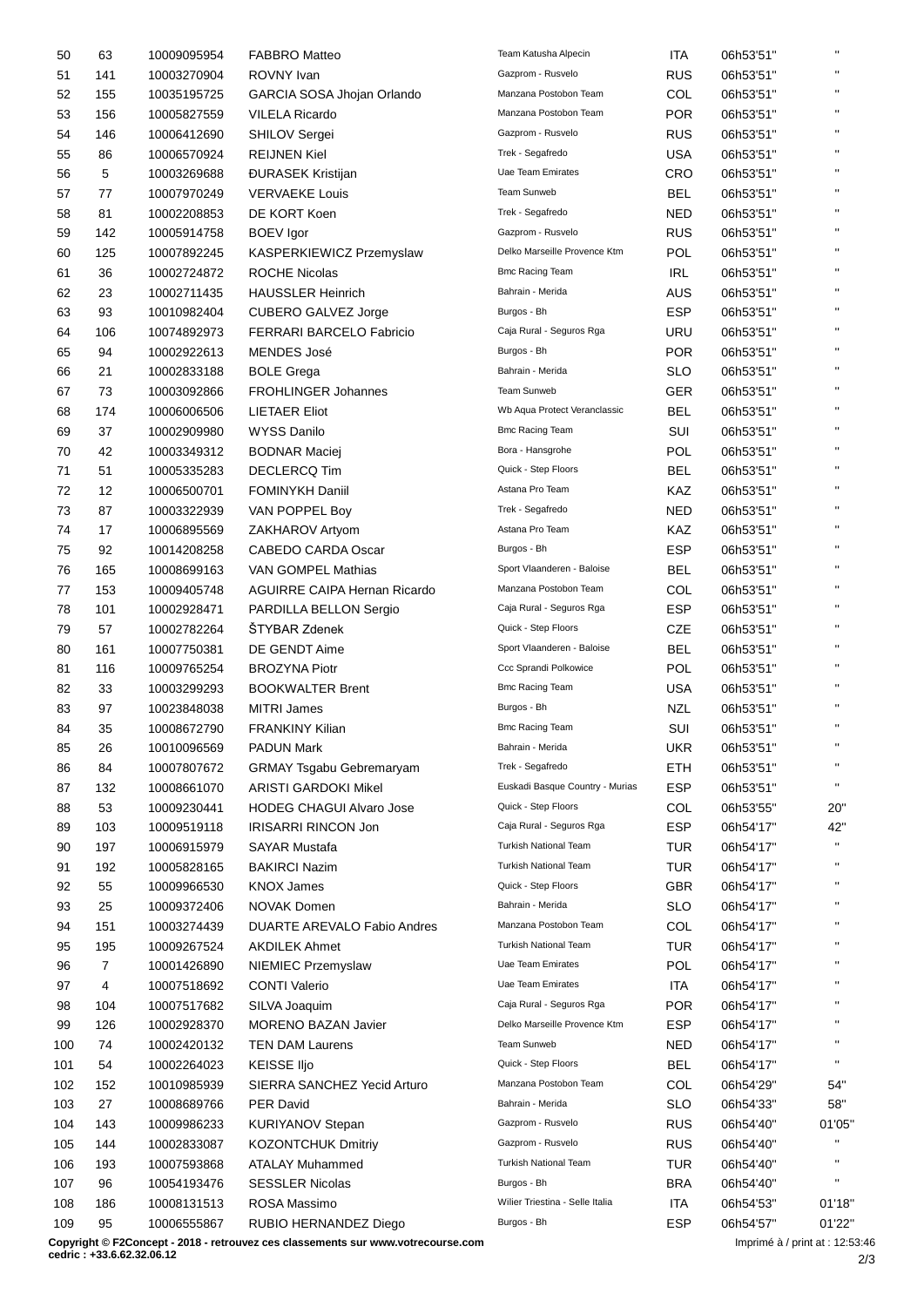| 110 | 136 | 10074643908 | <b>BARCELO ARAGON Fernando</b> | Euskadi Basque Country - Murias | <b>ESP</b> | 06h54'57" | $\mathbf{H}$ |
|-----|-----|-------------|--------------------------------|---------------------------------|------------|-----------|--------------|
| 111 | 166 | 10002310604 | VAN HECKE Preben               | Sport Vlaanderen - Baloise      | <b>BEL</b> | 06h54'57" | п.           |
| 112 | 113 | 10005750262 | <b>GRADEK Kamil</b>            | Ccc Sprandi Polkowice           | <b>POL</b> | 06h55'02" | 01'27"       |
| 113 | 67  | 10008694113 | <b>SCHMIDT WÜRTZ Mads</b>      | Team Katusha Alpecin            | DEN        | 06h55'07" | 01'32"       |
| 114 | 114 | 10007946506 | PALUTA Michal                  | Ccc Sprandi Polkowice           | <b>POL</b> | 06h55'11" | 01'36"       |
| 115 | 185 | 10001661108 | POZZATO Filippo                | Wilier Triestina - Selle Italia | <b>ITA</b> | 06h55'11" | п.           |
| 116 | 184 | 10006903754 | <b>BERTAZZO Liam</b>           | Wilier Triestina - Selle Italia | <b>ITA</b> | 06h55'21" | 01'46"       |
| 117 | 187 | 10006917700 | <b>ZHUPA Eugert</b>            | Wilier Triestina - Selle Italia | <b>ALB</b> | 06h55'21" | $\mathbf{H}$ |
| 118 | 11  | 10007219309 | <b>BIZHIGITOV Zhandos</b>      | Astana Pro Team                 | <b>KAZ</b> | 06h55'21" | $\mathbf{H}$ |
| 119 | 181 | 10009974816 | <b>BEVILACQUA Simone</b>       | Wilier Triestina - Selle Italia | <b>ITA</b> | 06h55'21" | п.           |
| 120 | 173 | 10006679644 | <b>KIRSCH Alex</b>             | Wb Aqua Protect Veranclassic    | <b>LUX</b> | 06h55'21" | п.           |
| 121 | 194 | 10009197301 | <b>BALKAN Onur</b>             | <b>Turkish National Team</b>    | <b>TUR</b> | 06h55'21" | $\mathbf{H}$ |
| 122 | 15  | 10005964167 | <b>MOSER Moreno</b>            | Astana Pro Team                 | <b>ITA</b> | 06h55'21" | $\mathbf{H}$ |
| 123 | 177 | 10007969643 | <b>STASSEN Julien</b>          | Wb Aqua Protect Veranclassic    | <b>BEL</b> | 06h55'21" | п.           |
| 124 | 196 | 10008683100 | <b>SAMLI Feritcan</b>          | <b>Turkish National Team</b>    | <b>TUR</b> | 06h55'25" | 01'50"       |
| 125 | 6   | 10006535356 | <b>LAENGEN Vegard Stake</b>    | Uae Team Emirates               | <b>NOR</b> | 06h55'53" | 02'18"       |
| 126 | 61  | 10002937464 | <b>BELKOV Maxim</b>            | Team Katusha Alpecin            | <b>RUS</b> | 06h55'56" | 02'21"       |
| 127 | 124 | 10004599905 | MIHAYLOV Nikolay               | Delko Marseille Provence Ktm    | <b>BUL</b> | 06h56'09" | 02'34"       |
| 128 | 46  | 10004572724 | <b>SAGAN Jurai</b>             | Bora - Hansgrohe                | <b>SVK</b> | 06h56'22" | 02'47"       |
| 129 | 182 | 10004739442 | <b>COLEDAN Marco</b>           | Wilier Triestina - Selle Italia | <b>ITA</b> | 06h56'31" | 02'56"       |
| 130 | 112 | 10006492314 | <b>BERNAS Pawel</b>            | Ccc Sprandi Polkowice           | <b>POL</b> | 06h56'33" | 02'58"       |
| 131 | 131 | 10009804963 | BARRENETXEA URIARTE Ander      | Euskadi Basque Country - Murias | <b>ESP</b> | 06h56'33" | п.           |
| 132 | 47  | 10002879062 | <b>SARAMOTINS Aleksejs</b>     | Bora - Hansgrohe                | LAT        | 06h56'41" | 03'06"       |
| 133 | 2   | 10006875563 | BYSTRØM Sven Erik              | Uae Team Emirates               | <b>NOR</b> | 06h56'44" | 03'09"       |
| 134 | 134 | 10007777461 | RODRIGUEZ RECHE Sergio         | Euskadi Basque Country - Murias | <b>ESP</b> | 06h56'47" | 03'12"       |
| 135 | 44  | 10005390352 | PELUCCHI Matteo                | Bora - Hansgrohe                | ITA        | 06h56'56" | 03'21"       |
| 136 | 43  | 10006874553 | MC CARTHY Jay                  | Bora - Hansgrohe                | <b>AUS</b> | 06h56'57" | 03'22"       |
| 137 | 145 | 10002832279 | <b>TRUSOV Nikolay</b>          | Gazprom - Rusvelo               | <b>RUS</b> | 06h57'35" | 04'00"       |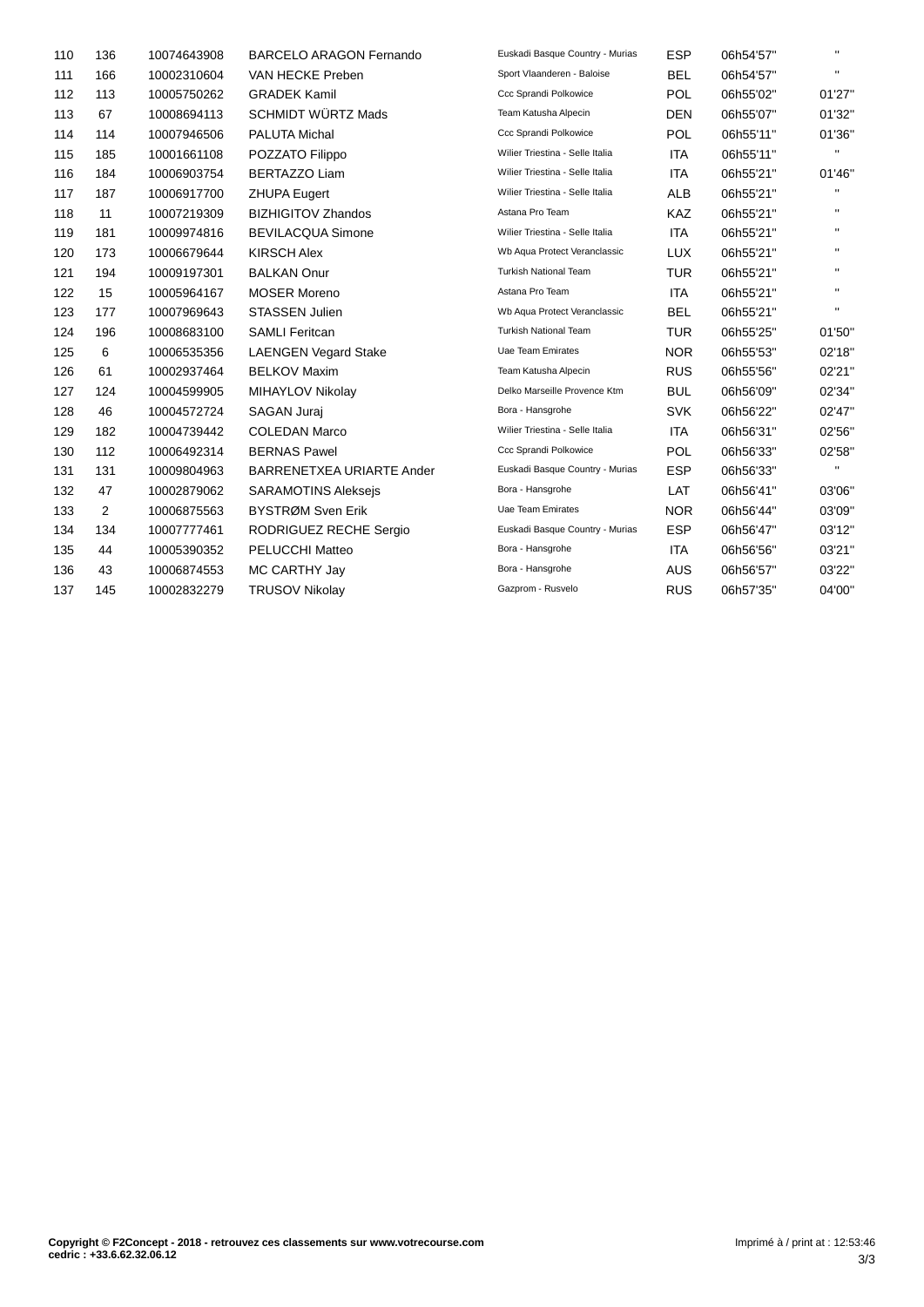

# **CLASSEMENT PAR POINTS POINTS CLASSIFICATION**

Alanya - Antalya



**Date :** 10/10/2018

**Organisateur - Organiser :** Turkish Cycling Federation

**Epreuve - Race :** Presidential Cycling Tour of Turkey

| Rg           | Dos. | Nom Prénom                      | Nat.       | Equipe     | Pts            | Bon. | Rg<br><b>Rk</b> | Dos.<br>Bib. | Nom Prénom<br>Last name First name      | UCI ID                     | Equipe<br>Team    | Pts            |
|--------------|------|---------------------------------|------------|------------|----------------|------|-----------------|--------------|-----------------------------------------|----------------------------|-------------------|----------------|
|              |      | km 102.7 - Sprint prime         |            |            |                |      | $\mathbf{1}$    | 41           | <b>BENNETT Sam</b>                      | 10006599519                | <b>BOH</b>        | 29             |
|              |      |                                 |            |            |                |      | 2               | 53           | <b>HODEG CHAGUI Alvaro Jose</b>         | 10009230441                | QST               | 26             |
| $\mathbf{1}$ | 164  | <b>SPRENGERS Thomas</b>         | <b>BEL</b> | <b>SVB</b> | 5              | 3"   | 3               | 34           | <b>DRUCKER Jean-Pierre</b>              | 10002986065                | <b>BMC</b>        | 25             |
| 2            | 107  | ZABALA LOPEZ Josu               | <b>ESP</b> | <b>CJR</b> | 3              | 2"   | 4               | 3            | <b>CONSONNI Simone</b>                  | 10007890730                | <b>UAD</b>        | 23             |
|              |      |                                 |            |            |                |      | 5               | 76           | <b>THEUNS Edward</b>                    | 10007079970                | <b>SUN</b>        | 17             |
| 3            | 157  | ORJUELA GUTIERREZ Fernando      | COL        | <b>MZN</b> | $\mathbf{1}$   | 1"   | 6               | 133          | <b>SANZ UNZUE Enrique</b>               | 10006280530                | EUS               | 17             |
|              |      |                                 |            |            |                |      | $\overline{7}$  | 56           | RICHEZE Maximiliano Ariel               | 10003039013                | QST               | 15             |
| Arrivée      |      |                                 |            |            |                |      | 8               | 183          | PACIONI Luca                            | 10007744624                | WIL               | 13             |
|              |      |                                 |            |            |                |      | 9               | 163          | NOPPE Christophe                        | 10010005027                | <b>SVB</b>        | 11             |
| 1            | 41   | <b>BENNETT Sam</b>              | <b>IRL</b> | <b>BOH</b> | 15             | 10"  | 10              | 22           | <b>GARCIA CORTINA Ivan</b>              | 10008658545                | <b>TBM</b>        | 11             |
|              |      |                                 |            |            |                | 6"   | 11              | 123          | <b>JONES Brenton</b>                    | 10006801296                | <b>DMP</b>        | 11             |
| 2            | 53   | <b>HODEG CHAGUI Alvaro Jose</b> | COL        | QST        | 14             |      | 12              | 167          | VAN ROOY Kenneth                        | 10008699466                | <b>SVB</b>        | 1 <sup>1</sup> |
| 3            | 3    | <b>CONSONNI Simone</b>          | <b>ITA</b> | <b>UAD</b> | 13             | 4"   | 13              | 147          | <b>PORSEV Alexander</b>                 | 10005890712                | GAZ               | 1 <sub>0</sub> |
| 4            | 34   | <b>DRUCKER Jean-Pierre</b>      | <b>LUX</b> | <b>BMC</b> | 12             |      | 14              | 82           | <b>DEGENKOLB John</b>                   | 10005379339                | <b>TFS</b>        | ç              |
|              |      |                                 |            |            |                |      | 15              | 164          | <b>SPRENGERS Thomas</b>                 | 10005991954                | <b>SVB</b>        |                |
| 5            | 22   | <b>GARCIA CORTINA Ivan</b>      | <b>ESP</b> | <b>TBM</b> | 11             |      | 16<br>17        | 172          | <b>JULES Justin</b>                     | 10049906480                | <b>WVA</b>        |                |
| 6            | 76   | <b>THEUNS Edward</b>            | <b>BEL</b> | <b>SUN</b> | 10             |      | 18              | 64<br>107    | <b>HAAS Nathan</b><br>ZABALA LOPEZ Josu | 10005768248<br>10011231368 | <b>TKA</b><br>CJR |                |
| 7            | 82   | <b>DEGENKOLB John</b>           | <b>GER</b> | <b>TFS</b> | 9              |      | 19              | 24           | NAVARDAUSKAS Ramunas                    | 10004505531                | <b>TBM</b>        |                |
|              |      |                                 |            |            |                |      | 20              | 196          | <b>SAMLI Feritcan</b>                   | 10008683100                | <b>TUR</b>        |                |
| 8            | 133  | <b>SANZ UNZUE Enrique</b>       | <b>ESP</b> | <b>EUS</b> | 8              |      | 21              | 115          | SAJNOK Szymon                           | 10009640063                | CCC               |                |
| 9            | 183  | <b>PACIONI Luca</b>             | <b>ITA</b> | WIL        | $\overline{7}$ |      | 22              | 13           | <b>GIDICH Yevgeniy</b>                  | 10009816077                | <b>AST</b>        |                |
| 10           | 147  | PORSEV Alexander                | <b>RUS</b> | GAZ        | 6              |      | 23              | 137          | <b>TXOPERENA MATXIKOTE Beñat</b>        | 10006886879                | <b>EUS</b>        |                |
| 11           | 167  | VAN ROOY Kenneth                | <b>BEL</b> | <b>SVB</b> | 5              |      | 24              | 157          | ORJUELA GUTIERREZ Fernando              | 10008656323                | <b>MZN</b>        |                |
| 12           | 172  | <b>JULES Justin</b>             | <b>FRA</b> | <b>WVA</b> | 4              |      | 25              | 32           | <b>BOHLI Tom</b>                        | 10008664508                | <b>BMC</b>        |                |
| 13           | 163  | <b>NOPPE Christophe</b>         | <b>BEL</b> | <b>SVB</b> | 3              |      |                 |              |                                         |                            |                   |                |
| 14           | 13   | <b>GIDICH Yevgeniy</b>          | <b>KAZ</b> | <b>AST</b> | 2              |      |                 |              |                                         |                            |                   |                |
| 15           | 32   | <b>BOHLI Tom</b>                | SUI        | <b>BMC</b> | 1              |      |                 |              |                                         |                            |                   |                |

|  |  |  | Etape - Stage: 2 |  |
|--|--|--|------------------|--|
|  |  |  |                  |  |

#### **Classement de l'étape - Stage classification Classement général - General classification**

| Nat.       | Equipe     | Pts | Bon. | Rg<br><b>Rk</b> | Dos.<br>Bib. | Nom Prénom<br>Last name First name | UCI ID      | Equipe<br>Team | Pts            |
|------------|------------|-----|------|-----------------|--------------|------------------------------------|-------------|----------------|----------------|
|            |            |     |      | 1               | 41           | <b>BENNETT Sam</b>                 | 10006599519 | <b>BOH</b>     | 29             |
|            |            |     |      | 2               | 53           | <b>HODEG CHAGUI Alvaro Jose</b>    | 10009230441 | QST            | 26             |
| BEL        | <b>SVB</b> | 5   | 3"   | 3               | 34           | <b>DRUCKER Jean-Pierre</b>         | 10002986065 | <b>BMC</b>     | 25             |
| ESP        | <b>CJR</b> | 3   | 2"   | 4               | 3            | <b>CONSONNI Simone</b>             | 10007890730 | <b>UAD</b>     | 23             |
|            |            |     |      | 5               | 76           | <b>THEUNS Edward</b>               | 10007079970 | <b>SUN</b>     | 17             |
| COL        | <b>MZN</b> | 1   | 1"   | 6               | 133          | <b>SANZ UNZUE Enrique</b>          | 10006280530 | <b>EUS</b>     | 17             |
|            |            |     |      | $\overline{7}$  | 56           | RICHEZE Maximiliano Ariel          | 10003039013 | QST            | 15             |
|            |            |     |      | 8               | 183          | <b>PACIONI Luca</b>                | 10007744624 | <b>WIL</b>     | 13             |
|            |            |     |      | 9               | 163          | NOPPE Christophe                   | 10010005027 | <b>SVB</b>     | 11             |
| <b>IRL</b> | <b>BOH</b> | 15  | 10"  | 10              | 22           | <b>GARCIA CORTINA Ivan</b>         | 10008658545 | <b>TBM</b>     | 11             |
|            |            |     |      | 11              | 123          | <b>JONES Brenton</b>               | 10006801296 | <b>DMP</b>     | 11             |
| COL        | QST        | 14  | 6"   | 12              | 167          | VAN ROOY Kenneth                   | 10008699466 | <b>SVB</b>     | 10             |
| <b>ITA</b> | <b>UAD</b> | 13  | 4"   | 13              | 147          | PORSEV Alexander                   | 10005890712 | GAZ            | 10             |
|            |            |     |      | 14              | 82           | <b>DEGENKOLB John</b>              | 10005379339 | <b>TFS</b>     | 9              |
| LUX        | <b>BMC</b> | 12  |      | 15              | 164          | <b>SPRENGERS Thomas</b>            | 10005991954 | <b>SVB</b>     | 5              |
| ESP        | <b>TBM</b> | 11  |      | 16              | 172          | <b>JULES Justin</b>                | 10049906480 | <b>WVA</b>     | 5              |
| BEL        | <b>SUN</b> | 10  |      | 17              | 64           | <b>HAAS Nathan</b>                 | 10005768248 | <b>TKA</b>     | 5              |
|            |            |     |      | 18              | 107          | ZABALA LOPEZ Josu                  | 10011231368 | <b>CJR</b>     | 3              |
| GER        | <b>TFS</b> | 9   |      | 19              | 24           | NAVARDAUSKAS Ramunas               | 10004505531 | <b>TBM</b>     | 3              |
| ESP        | <b>EUS</b> | 8   |      | 20              | 196          | <b>SAMLI Feritcan</b>              | 10008683100 | <b>TUR</b>     | 3              |
|            |            |     |      | 21              | 115          | <b>SAJNOK Szymon</b>               | 10009640063 | CCC            | $\overline{2}$ |
| <b>ITA</b> | WIL        | 7   |      | 22              | 13           | <b>GIDICH Yevgeniy</b>             | 10009816077 | <b>AST</b>     | $\overline{2}$ |
| RUS        | GAZ        | 6   |      | 23              | 137          | <b>TXOPERENA MATXIKOTE Beñat</b>   | 10006886879 | <b>EUS</b>     | 1              |
| BEL        | <b>SVB</b> | 5   |      | 24              | 157          | ORJUELA GUTIERREZ Fernando         | 10008656323 | <b>MZN</b>     | 1              |
|            |            |     |      | 25              | 32           | <b>BOHLI Tom</b>                   | 10008664508 | <b>BMC</b>     | 1              |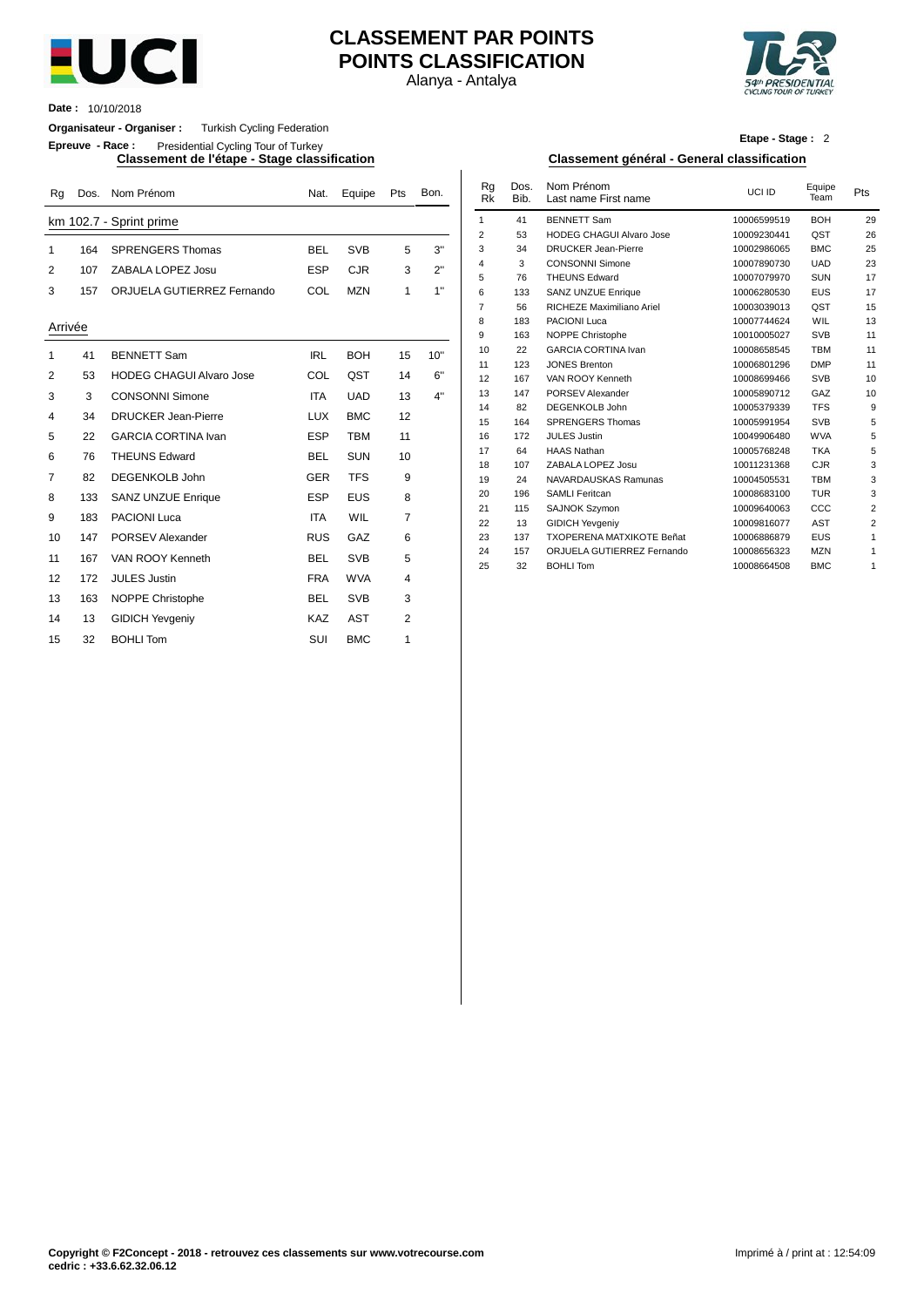

## **MEILLEUR GRIMPEUR MOUNTAIN CLASSIFICATION**

Alanya - Antalya



10/10/2018 **Date :**

#### **Organisateur - Organiser :** Turkish Cycling Federation

**Epreuve - Race:** Presidential Cycling Tour of Turkey

### **Classement de l'étape - Stage classification Classement général - General classification**

| Rg Dos. Nom Prénom<br>Rk Bib Last name First name | Equipe Pts Bon.<br>Team Pts Bon. |  |
|---------------------------------------------------|----------------------------------|--|
|---------------------------------------------------|----------------------------------|--|

| Bon. | Ra<br>Rk | <b>Bib</b> | Dos. Nom Prénom<br>Last name First name | UCI ID      | Equipe<br>Team | Pts |
|------|----------|------------|-----------------------------------------|-------------|----------------|-----|
|      |          | 137        | <b>TXOPERENA MATXIKOTE Beñat</b>        | 10006886879 | EUS            | 8   |
|      | 2        | 167        | VAN ROOY Kenneth                        | 10008699466 | <b>SVB</b>     | 4   |
|      | 3        | 196        | <b>SAMLI Feritcan</b>                   | 10008683100 | TUR            | 4   |
|      | 4        | 96         | <b>SESSLER Nicolas</b>                  | 10054193476 | <b>BBH</b>     |     |
|      |          |            |                                         |             |                |     |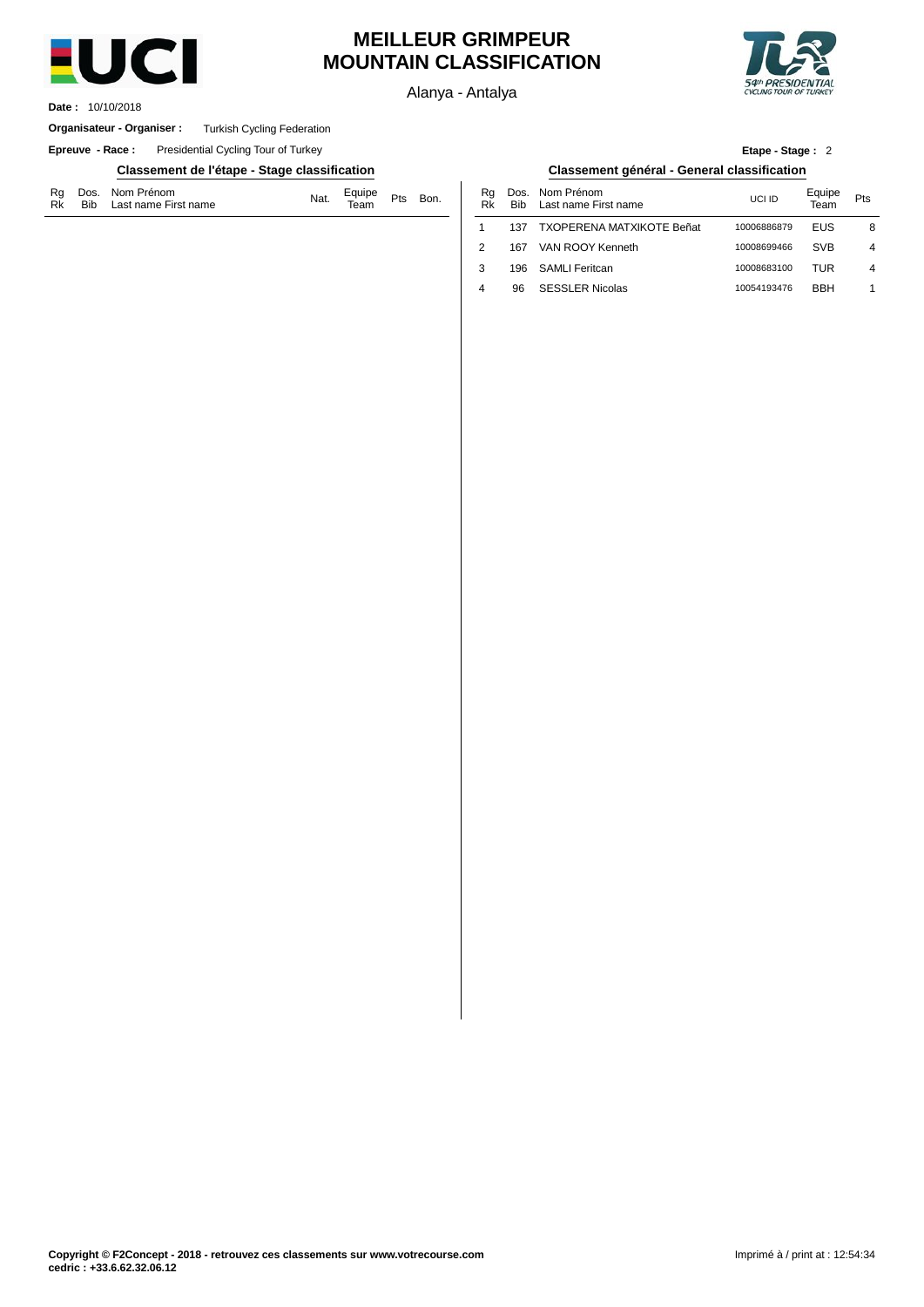

## **CLASSEMENT Beauties of Turkey Sprint Beauties of Turkey Sprint CLASSIFICATION**

Alanya - Antalya



10/10/2018 **Date :**

#### Turkish Cycling Federation **Organisateur - Organiser :**

**Epreuve - Race:** Presidential Cycling Tour of Turkey

### **Classement de l'étape - Stage classification Classement général - General classification**

| Rg<br>Rk | <b>Bib</b> | Dos. Nom Prénom<br>Last name First name | Nat.       | Equipe     | Pts | Bon. |
|----------|------------|-----------------------------------------|------------|------------|-----|------|
|          |            | km 59.7 - Beauties sprint               |            |            |     |      |
|          | 194        | <b>BALKAN Onur</b>                      | TUR        | TUR        | 5   | 0    |
| 2        | 164        | <b>SPRENGERS Thomas</b>                 | <b>BEL</b> | <b>SVB</b> | 3   | 0    |
| з        | 157        | ORJUELA GUTIERREZ Fernando              | COL        | MZN.       |     | 0    |

| Classement de l'étape - Stage classification |            |                |     |          | Classement général - General classification |             |                                    |                            |                |     |  |
|----------------------------------------------|------------|----------------|-----|----------|---------------------------------------------|-------------|------------------------------------|----------------------------|----------------|-----|--|
| Nom Prénom<br>Last name First name           | Nat.       | Equipe<br>Team | Pts | Bon.     | Ra<br>Rk                                    | Dos.<br>Bib | Nom Prénom<br>Last name First name | N° licence UCI<br>UCI Code | Equipe<br>Team | Pts |  |
| eauties sprint                               |            |                |     |          |                                             | 194         | <b>BALKAN Onur</b>                 |                            | TUR            | 10  |  |
| <b>BALKAN Onur</b>                           | TUR        | TUR            | 5   | $\Omega$ |                                             | 164         | <b>SPRENGERS Thomas</b>            |                            | <b>SVB</b>     | 3   |  |
| SPRENGERS Thomas                             | BEL        | <b>SVB</b>     | 3   | 0        |                                             | 53          | <b>HODEG CHAGUI Alvaro Jose</b>    |                            | QST            | 3   |  |
| ORJUELA GUTIERREZ Fernando                   | <b>COL</b> | <b>MZN</b>     |     | 0        | 4                                           | 157         | ORJUELA GUTIERREZ Fernando         |                            | <b>MZN</b>     |     |  |
|                                              |            |                |     |          |                                             | 51          | DECLERCQ Tim                       |                            | QST            |     |  |

### **Etape - Stage :** 2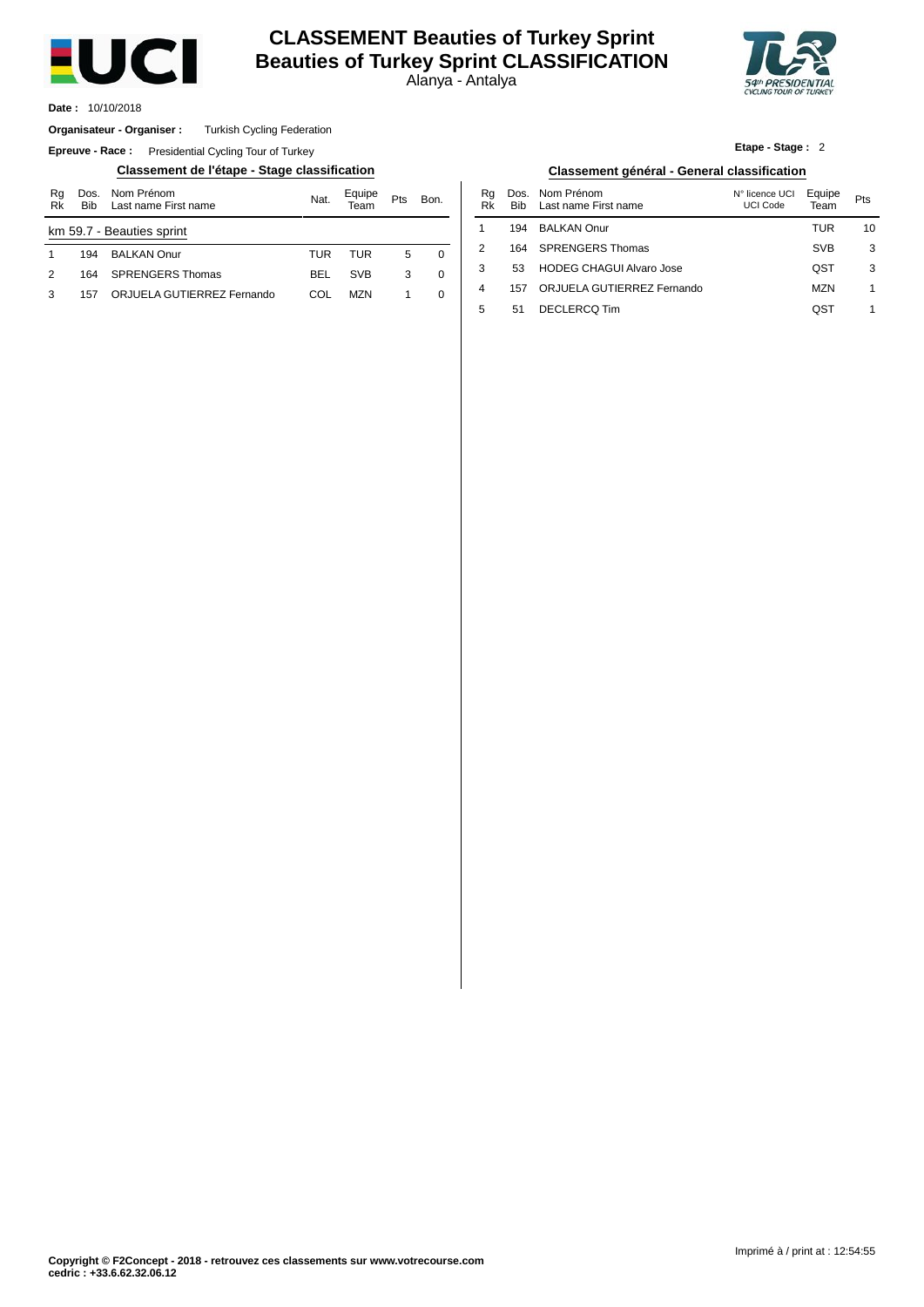

## **CLASSEMENT PAR EQUIPE - TEAM CLASSIFICATION**

Alanya - Antalya



**Date :** 10/10/2018

**Organisateur - Organiser :** Turkish Cycling Federation

**Epreuve - Race :** Presidential Cycling Tour of Turkey

| <b>Rk</b>      | Rg Equipe<br>Team                                             | Temps<br>Time          | Ecart<br>Gap |
|----------------|---------------------------------------------------------------|------------------------|--------------|
| 1              | Sport Vlaanderen - Baloise<br>167 - 163 - 162                 | 10h13'51"              |              |
| 2              | Caja Rural - Seguros Rga<br>$105 - 102 - 103$                 | 10h13'51"              |              |
| 3              | Wb Aqua Protect Veranclassic<br>172 - 175 - 171               | 10h13'51"              |              |
| 4              | <b>Bmc Racing Team</b><br>$34 - 32 - 31$                      | 10h13'51"              |              |
| 5              | Astana Pro Team<br>$13 - 14 - 16$                             | 10h13'51"              |              |
| 6              | Ccc Sprandi Polkowice<br>$115 - 111 - 117$                    | 10h13'51"              |              |
| $\overline{7}$ | <b>Team Sunweb</b><br>$76 - 75 - 71$                          | 10h13'51"              |              |
| 8              | <b>Uae Team Emirates</b><br>$3 - 1 - 5$                       | 10h13'51"              |              |
| 9              | Gazprom - Rusvelo<br>147 - 143 - 146                          | 10h13'51"              |              |
| 10             | Delko Marseille Provence Ktm<br>121 - 122 - 127               | 10h13'51"              |              |
| 11             | Euskadi Basque Country - Murias<br>133 - 135 - 137            | 10h13'51"              |              |
| 12             | Trek - Segafredo<br>$82 - 81 - 85$                            | 10h13'51"              |              |
| 13             | Quick - Step Floors<br>$53 - 56 - 57$                         | 10h13'51"              |              |
| 14             | Team Katusha Alpecin<br>$64 - 66 - 62$                        | 10h13'51"              |              |
| 15             | Bora - Hansgrohe<br>$41 - 45 - 42$                            | 10h13'51"              |              |
| 16             | Bahrain - Merida<br>$22 - 24 - 27$                            | 10h13'51"              |              |
| 17             | Manzana Postobon Team<br>154 - 156 - 153                      | 10h13'51"              |              |
| 18<br>19       | Burgos - Bh<br>$95 - 93 - 91$<br><b>Turkish National Team</b> | 10h13'51"<br>10h13'51" |              |
|                | 191 - 197 - 192<br>Wilier Triestina - Selle Italia            |                        |              |
| 20             | 183 - 184 - 187                                               | 10h13'51"              |              |

### **Etape - Stage :** 2

#### **Classement de l'étape - Stage classification Classement général - Général classification** Rg Rk Equipe Team Temps Time Ecart Gap 1  $\overline{2}$ 3 4 5 6 7 8 9 10 Ccc Sprandi Polkowice 11 Euskadi Basque Country - Murias 12 Team Sunweb 13 Team Katusha Alpecin 14 Gazprom - Rusvelo 15 Trek - Segafredo 16 Bora - Hansgrohe 17 Manzana Postobon Team 18 19 Turkish National Team 20 Wilier Triestina - Selle Italia Sport Vlaanderen - Baloise Quick - Step Floors Bahrain - Merida Caja Rural - Seguros Rga Delko Marseille Provence Ktm Wb Aqua Protect Veranclassic Bmc Racing Team Astana Pro Team Uae Team Emirates Burgos - Bh 20h41'33'' 20h41'33'' 20h41'33'' 20h41'33'' 20h41'33'' 20h41'33'' 20h41'33'' 20h41'33'' 20h41'33'' 20h41'33'' 20h41'33'' 20h41'33'' 20h41'33'' 20h41'33'' 20h41'33'' 20h41'33'' 20h41'33'' 20h41'33'' 20h42'25'' 20h43'55'' 52'' 02'22''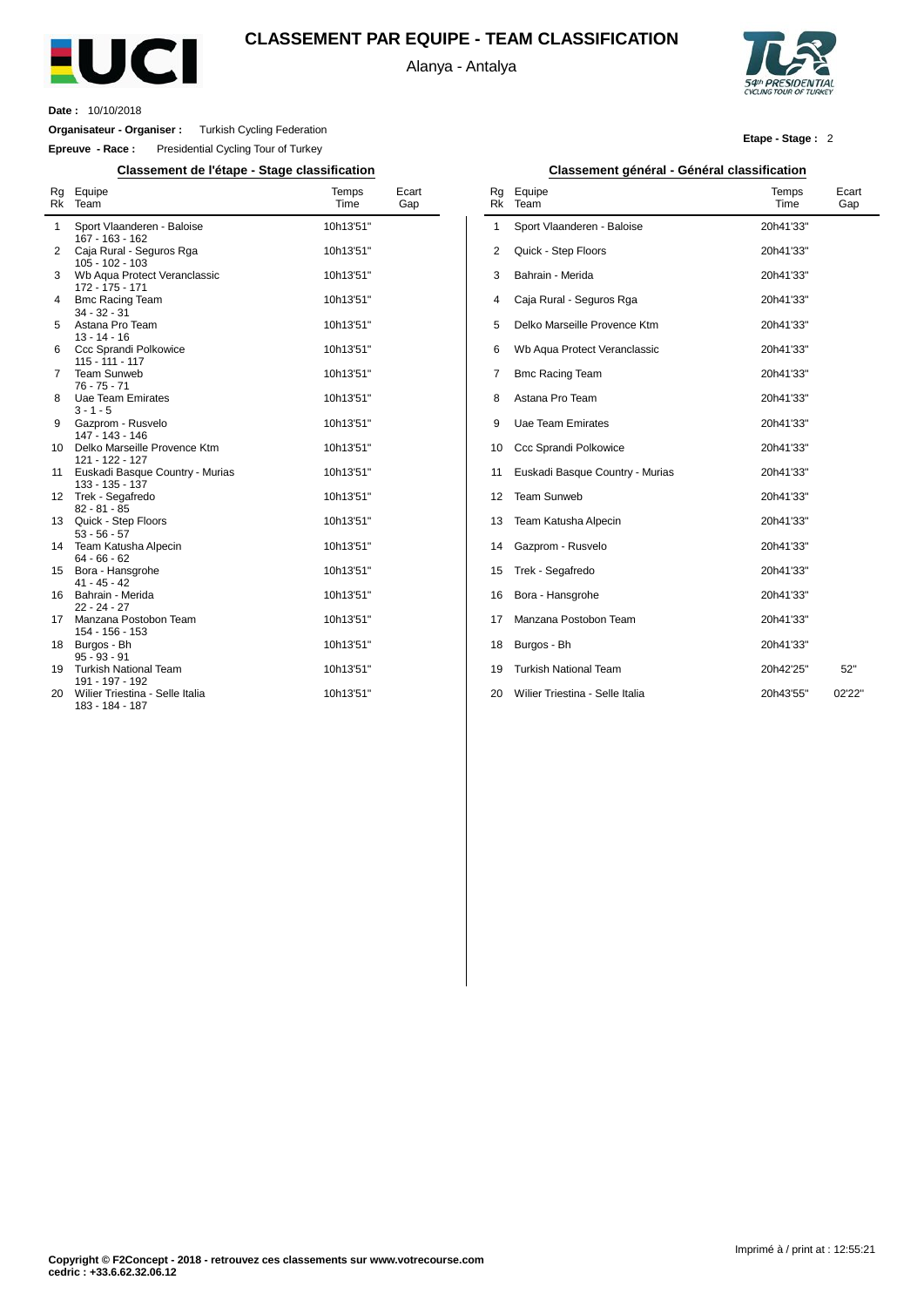# **ORDRE DES VOITURES POUR L'ETAPE N° 3 CONVOY ORDER FOR STAGE 3**

Fethiye - Marmaris

11/10/2018 **Date :**

Turkish Cycling Federation **Organisateur - Organiseur :**

Presidential Cycling Tour of Turkey **Epreuve - Race :**

| Rang<br>Rank   | Equipe<br>Team                  |
|----------------|---------------------------------|
| 1              | Bora - Hansgrohe                |
| $\overline{2}$ | Quick - Step Floors             |
| 3              | <b>Bmc Racing Team</b>          |
| 4              | Uae Team Emirates               |
| 5              | Sport Vlaanderen - Baloise      |
| 6              | Caja Rural - Seguros Rga        |
| 7              | Euskadi Basque Country - Murias |
| 8              | Manzana Postobon Team           |
| 9              | <b>Team Sunweb</b>              |
| 10             | Wilier Triestina - Selle Italia |
| 11             | Bahrain - Merida                |
| 12             | Gazprom - Rusvelo               |
| 13             | Wb Aqua Protect Veranclassic    |
| 14             | Ccc Sprandi Polkowice           |
| 15             | Trek - Segafredo                |
| 16             | Team Katusha Alpecin            |
| 17             | Delko Marseille Provence Ktm    |
| 18             | Astana Pro Team                 |
| 19             | <b>Turkish National Team</b>    |
| 20             | Burgos - Bh                     |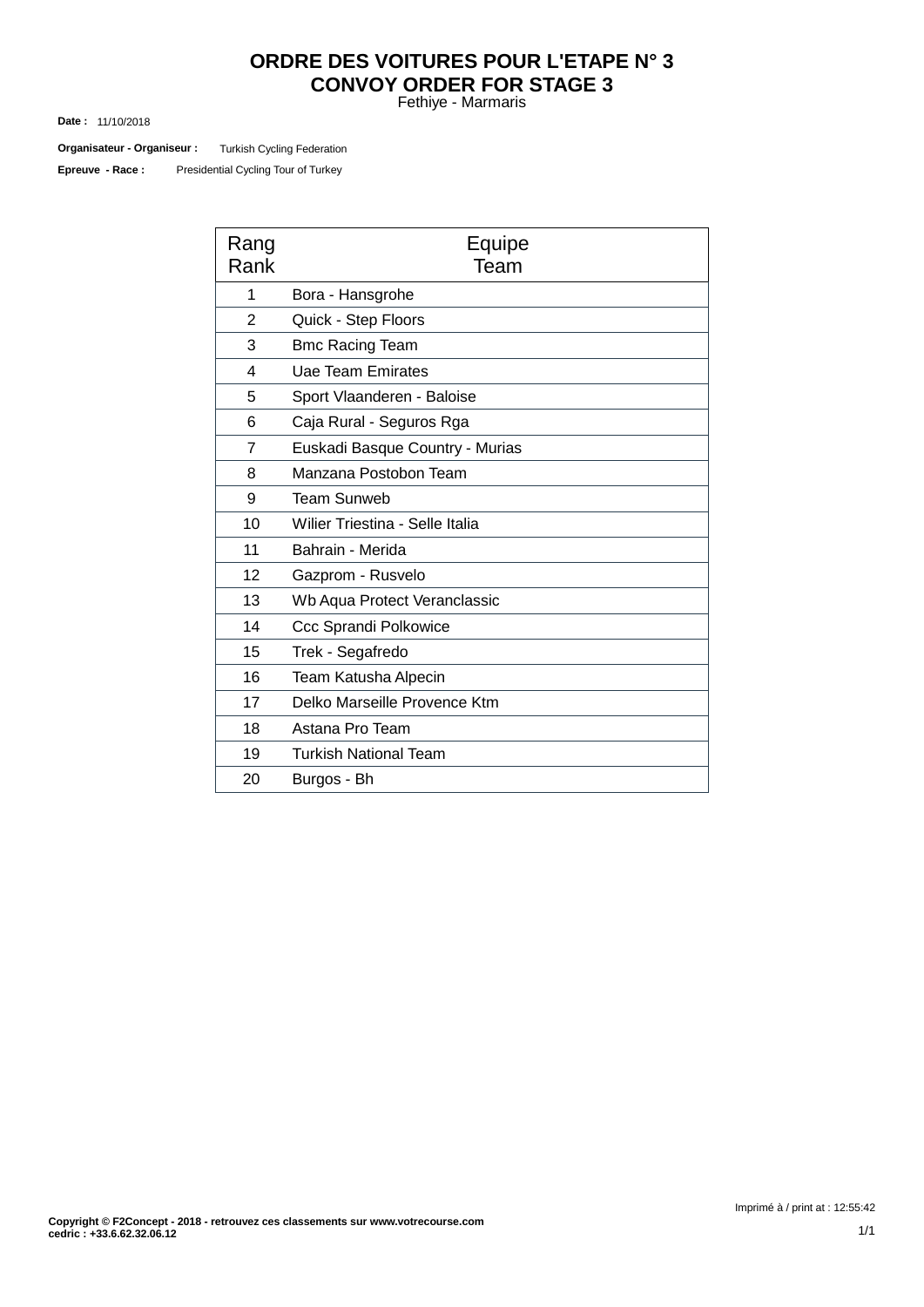

## **Presidential Cycling Tour of Turkey - Etape N°3** du 09/10/2018 au 14/10/2018 LISTE DES PARTANTS - START LIST



| <b>UAD</b> | <b>Uae Team Emirates</b>        |                  | SUI        |
|------------|---------------------------------|------------------|------------|
| 1          | ULISSI Diego                    | 23eme à 16"      |            |
| 2          | BYSTRØM Sven Erik               | 133eme à 03'09"  |            |
| 3          | <b>CONSONNI Simone</b>          | 4eme à 12"       |            |
| 4          | <b>CONTI Valerio</b>            | 97eme à 42"      |            |
| 5          | <b>ĐURASEK Kristijan</b>        | 56eme à 16"      |            |
| 6          | <b>LAENGEN Vegard Stake</b>     | 125eme à 02'18"  |            |
| 7          | <b>NIEMIEC Przemyslaw</b>       | 96eme à 42"      |            |
|            |                                 |                  |            |
|            |                                 |                  |            |
| TBM        | Bahrain - Merida                |                  | <b>BRN</b> |
| 21         | <b>BOLE Grega</b>               | 66eme à 16"      |            |
| 22         | <b>GARCIA CORTINA Ivan</b>      | 14eme à 16"      |            |
| 23         | <b>HAUSSLER Heinrich</b>        | 62eme à 16"      |            |
| 24         | NAVARDAUSKAS Ramunas            | 33eme à 16"      |            |
| 25         | <b>NOVAK Domen</b>              | 93eme à 42"      |            |
| 26         | <b>PADUN Mark</b>               | 85eme à 16"      |            |
| 27         | <b>PER David</b>                | 103eme à 58"     |            |
|            |                                 |                  |            |
| BOH        | Bora - Hansgrohe                |                  | <b>GER</b> |
| 41         | <b>BENNETT Sam</b>              | 1er en 06h53'35" |            |
| 42         | <b>BODNAR Maciej</b>            | 70eme à 16"      |            |
| 43         | MC CARTHY Jay                   | 136eme à 03'22"  |            |
| 44         | PELUCCHI Matteo                 | 135eme à 03'21"  |            |
| 45         | POSTLBERGER Lukas               | 48eme à 16"      |            |
| 46         | SAGAN Jurai                     | 128eme à 02'47"  |            |
| 47         | <b>SARAMOTINS Aleksejs</b>      | 132eme à 03'06"  |            |
|            |                                 |                  |            |
| <b>TKA</b> | <b>Team Katusha Alpecin</b>     |                  | SUI        |
| 61         | <b>BELKOV Maxim</b>             | 126eme à 02'21"  |            |
| 62         | <b>CRAS Steff</b>               | 41eme à 16"      |            |
| 63         | <b>FABBRO Matteo</b>            | 50eme à 16"      |            |
| 64         | <b>HAAS Nathan</b>              | 22eme à 16"      |            |
| 66         | <b>HOLLENSTEIN Reto</b>         | 28eme à 16"      |            |
| 67         | <b>SCHMIDT WÜRTZ Mads</b>       | 113eme à 01'32"  |            |
|            |                                 |                  |            |
|            |                                 |                  |            |
| <b>TFS</b> | Trek - Segafredo                |                  | USA        |
| 81         | DE KORT Koen                    | 58eme à 16"      |            |
| 82         | <b>DEGENKOLB John</b>           | 18eme à 16"      |            |
| 83         | FELLINE Fabio                   | 42eme à 16"      |            |
| 84         | <b>GRMAY Tsgabu Gebremaryam</b> | 86eme à 16"      |            |
| 85         | GUERREIRO Rúben                 | 37eme à 16"      |            |
| 86         | <b>REIJNEN Kiel</b>             | 55eme à 16"      |            |
| 87         | VAN POPPEL Boy                  | 73eme à 16"      |            |
|            |                                 |                  |            |
| <b>CJR</b> | Caja Rural - Seguros Rga        |                  | ESP        |
| 101        | PARDILLA BELLON Sergio          | 78eme à 16"      |            |
| 102        | <b>REIS Rafael</b>              | 36eme à 16"      |            |
| 103        | <b>IRISARRI RINCON Jon</b>      | 89eme à 42"      |            |
| 104        | SILVA Joaquim                   | 98eme à 42"      |            |
| 105        | SERRANO RODRIGUEZ Gonzalo       | 25eme à 16"      |            |
| 106        | <b>FERRARI BARCELO Fabricio</b> | 64eme à 16"      |            |
| 107        | ZABALA LOPEZ Josu               | 7eme à 14"       |            |
|            |                                 |                  |            |
| <b>DMP</b> | Delko Marseille Provence Ktm    |                  | <b>FRA</b> |
| 121        | FERNANDEZ CRUZ Delio            | 30eme à 16"      |            |
| 122        | <b>TRARIEUX Julien</b>          | 24eme à 16"      |            |
| 123        | <b>JONES Brenton</b>            | 47eme à 16"      |            |
| 124        | MIHAYLOV Nikolav                | 127eme à 02'34"  |            |
| 125        | KASPERKIEWICZ Przemyslaw        | 60eme à 16"      |            |
| 126        | <b>MORENO BAZAN Javier</b>      | 99eme à 42"      |            |
| 127        | <b>FINETTO Mauro</b>            | 44eme à 16"      |            |
|            |                                 |                  |            |
| GAZ        | Gazprom - Rusvelo               |                  | <b>RUS</b> |
| 141        | ROVNY Ivan                      | 51eme à 16"      |            |
| 142        | <b>BOEV</b> lgor                | 59eme à 16"      |            |
| 143        | <b>KURIYANOV Stepan</b>         | 104eme à 01'05"  |            |
| 144        | <b>KOZONTCHUK Dmitriy</b>       | 105eme à 01'05"  |            |
| 145        | <b>TRUSOV Nikolay</b>           | 137eme à 04'00"  |            |
| 146        | <b>SHILOV Sergei</b>            | 54eme à 16"      |            |
| 147        | PORSEV Alexander                | 15eme à 16"      |            |
|            |                                 |                  |            |
| <b>SVB</b> | Sport Vlaanderen - Baloise      |                  | BEL        |
| 161        | DE GENDT Aime                   | 80eme à 16"      |            |
| 162        | <b>DELTOMBE Kevin</b>           | 29eme à 16"      |            |
| 163        | NOPPE Christophe                | 13eme à 16"      |            |
| 164        | <b>SPRENGERS Thomas</b>         | 6eme à 13"       |            |
| 165        | <b>VAN GOMPEL Mathias</b>       | 76eme à 16"      |            |
| 166        | VAN HECKE Preben                | 111eme à 01'22"  |            |
| 167        | VAN ROOY Kenneth                | 5eme à 13"       |            |
|            |                                 |                  |            |

|            |                                                              | CICCHED TOOR OF TURNET      |            |
|------------|--------------------------------------------------------------|-----------------------------|------------|
| AST        | Astana Pro Team                                              |                             | KAZ        |
| 11         | <b>BIZHIGITOV Zhandos</b>                                    | 118eme à 01'46"             |            |
| 12         | <b>FOMINYKH Daniil</b>                                       | 72eme à 16"                 |            |
| 13         | <b>GIDICH Yevgeniy</b>                                       | 27eme à 16"                 |            |
| 14         | <b>LUTSENKO Alexey</b>                                       | 26eme à 16"                 |            |
| 15         | <b>MOSER Moreno</b>                                          | 122eme à 01'46"             |            |
| 16         | <b>TLEUBAYEV Ruslan</b>                                      | 35eme à 16"                 |            |
| 17         | ZAKHAROV Artyom                                              | 74eme à 16"                 |            |
|            |                                                              |                             |            |
| <b>BMC</b> | <b>Bmc Racing Team</b>                                       |                             | USA        |
| 31         | <b>BEVIN Patrick</b>                                         | 49eme à 16"                 |            |
| 32         | <b>BOHLI Tom</b>                                             | 19eme à 16"                 |            |
| 33         | <b>BOOKWALTER Brent</b>                                      | 82eme à 16"                 |            |
| 34         | <b>DRUCKER Jean-Pierre</b>                                   | 3eme à 12"                  |            |
| 35         | <b>FRANKINY Kilian</b>                                       | 84eme à 16"                 |            |
| 36         | <b>ROCHE Nicolas</b>                                         | 61eme à 16"                 |            |
| 37         | <b>WYSS Danilo</b>                                           | 69eme à 16"                 |            |
|            |                                                              |                             |            |
|            |                                                              |                             |            |
| QST        | Quick - Step Floors<br>DECLERCQ Tim                          |                             | <b>BEL</b> |
| 51<br>53   | <b>HODEG CHAGUI Alvaro Jose</b>                              | 71eme à 16"                 |            |
| 54         | <b>KEISSE Iljo</b>                                           | 88eme à 20"<br>101eme à 42" |            |
| 55         | <b>KNOX James</b>                                            | 92eme à 42"                 |            |
| 56         | RICHEZE Maximiliano Ariel                                    | 2eme à 06"                  |            |
| 57         | ŠTYBAR Zdenek⊟                                               | 79eme à 16"                 |            |
|            |                                                              |                             |            |
|            |                                                              |                             |            |
| <b>SUN</b> | <b>Team Sunweb</b>                                           |                             | <b>GER</b> |
| 71         | ARNDT Nikias                                                 | 43eme à 16"                 |            |
| 73         | <b>FROHLINGER Johannes</b>                                   | 67eme à 16"                 |            |
| 74         | <b>TEN DAM Laurens</b>                                       | 100eme à 42"                |            |
| 75         | <b>TEUNISSEN Mike</b>                                        | 31eme à 16"                 |            |
| 76         | <b>THEUNS Edward</b>                                         | 10eme à 16"                 |            |
| 77         | <b>VERVAEKE Louis</b>                                        | 57eme à 16"                 |            |
|            |                                                              |                             |            |
|            |                                                              |                             |            |
| <b>BBH</b> | Burgos - Bh                                                  |                             | ESP        |
| 91         | <b>BOL Jetse</b>                                             | 39eme à 16"                 |            |
| 92         | CABEDO CARDA Oscar                                           | 75eme à 16"                 |            |
| 93         | <b>CUBERO GALVEZ Jorge</b>                                   | 63eme à 16"                 |            |
| 94         | <b>MENDES José</b>                                           | 65eme à 16"                 |            |
| 95         | RUBIO HERNANDEZ Diego                                        | 109eme à 01'22"             |            |
| 96         | <b>SESSLER Nicolas</b>                                       | 107eme à 01'05"             |            |
| 97         | <b>MITRI James</b>                                           | 83eme à 16"                 |            |
|            |                                                              |                             |            |
| ccc        | <b>Ccc Sprandi Polkowice</b>                                 |                             | POL        |
| 111        | <b>ANTUNES Amaro</b>                                         | 20eme à 16"                 |            |
| 112        | <b>BERNAS Pawel</b>                                          | 130eme à 02'58"             |            |
| 113        | <b>GRADEK Kamil</b>                                          | 112eme à 01'27"             |            |
| 114        | <b>PALUTA Michal</b>                                         | 114eme à 01'36"             |            |
| 115        | <b>SAJNOK Szymon</b>                                         | 17eme à 16"                 |            |
| 116        | <b>BROZYNA Piotr</b>                                         | 81eme à 16"                 |            |
| 117        | CIESLIK Pawel                                                | 46eme à 16"                 |            |
|            |                                                              |                             |            |
| <b>EUS</b> |                                                              |                             |            |
| 131        | Euskadi Basque Country - Murias<br>BARRENETXEA URIARTE Ander | 131eme à 02'58"             | <b>ESP</b> |
| 132        | ARISTI GARDOKI Mikel                                         | 87eme à 16"                 |            |
| 133        | <b>SANZ UNZUE Enrique</b>                                    | 11eme à 16"                 |            |
| 134        | RODRIGUEZ RECHE Sergio                                       | 134eme à 03'12"             |            |
| 135        | PRADES REVERTER Eduard                                       | 21eme à 16"                 |            |
| 136        | <b>BARCELO ARAGON Fernando</b>                               | 110eme à 01'22"             |            |
| 137        | TXOPERENA MATXIKOTE Beñat                                    | 8eme à 15"                  |            |
|            |                                                              |                             |            |
| MZN        | Manzana Postobon Team                                        |                             | COL        |
| 151        | DUARTE AREVALO Fabio Andres                                  | 94eme à 42"                 |            |
| 152        | SIERRA SANCHEZ Yecid Arturo                                  | 102eme à 54"                |            |
| 153        | <b>AGUIRRE CAIPA Hernan Ricardo</b>                          | 77eme à 16"                 |            |
| 154        | <b>REYES ORTEGA Aldemar</b>                                  | 40eme à 16"                 |            |
| 155        | GARCIA SOSA Jhojan Orlando                                   | 52eme à 16"                 |            |
| 156        | <b>VILELA Ricardo</b>                                        | 53eme à 16"                 |            |
| 157        | ORJUELA GUTIERREZ Fernando                                   | 9eme à 15"                  |            |
|            |                                                              |                             |            |
| WVA        | Wb Aqua Protect Veranclassic                                 |                             | BEL        |
| 171        | <b>MASSON Christophe</b>                                     | 45eme à 16"                 |            |
| 172        | <b>JULES Justin</b>                                          | 16eme à 16"                 |            |
| 173        | <b>KIRSCH Alex</b>                                           | 120eme à 01'46"             |            |
| 174        | <b>LIETAER Eliot</b>                                         | 68eme à 16"                 |            |
| 175        | <b>MORTIER Julien</b>                                        | 38eme à 16"                 |            |
| 176        | PEYSKENS Dimitri                                             | 34eme à 16"                 |            |
| 177        | <b>STASSEN Julien</b>                                        | 123eme à 01'46"             |            |
|            |                                                              |                             |            |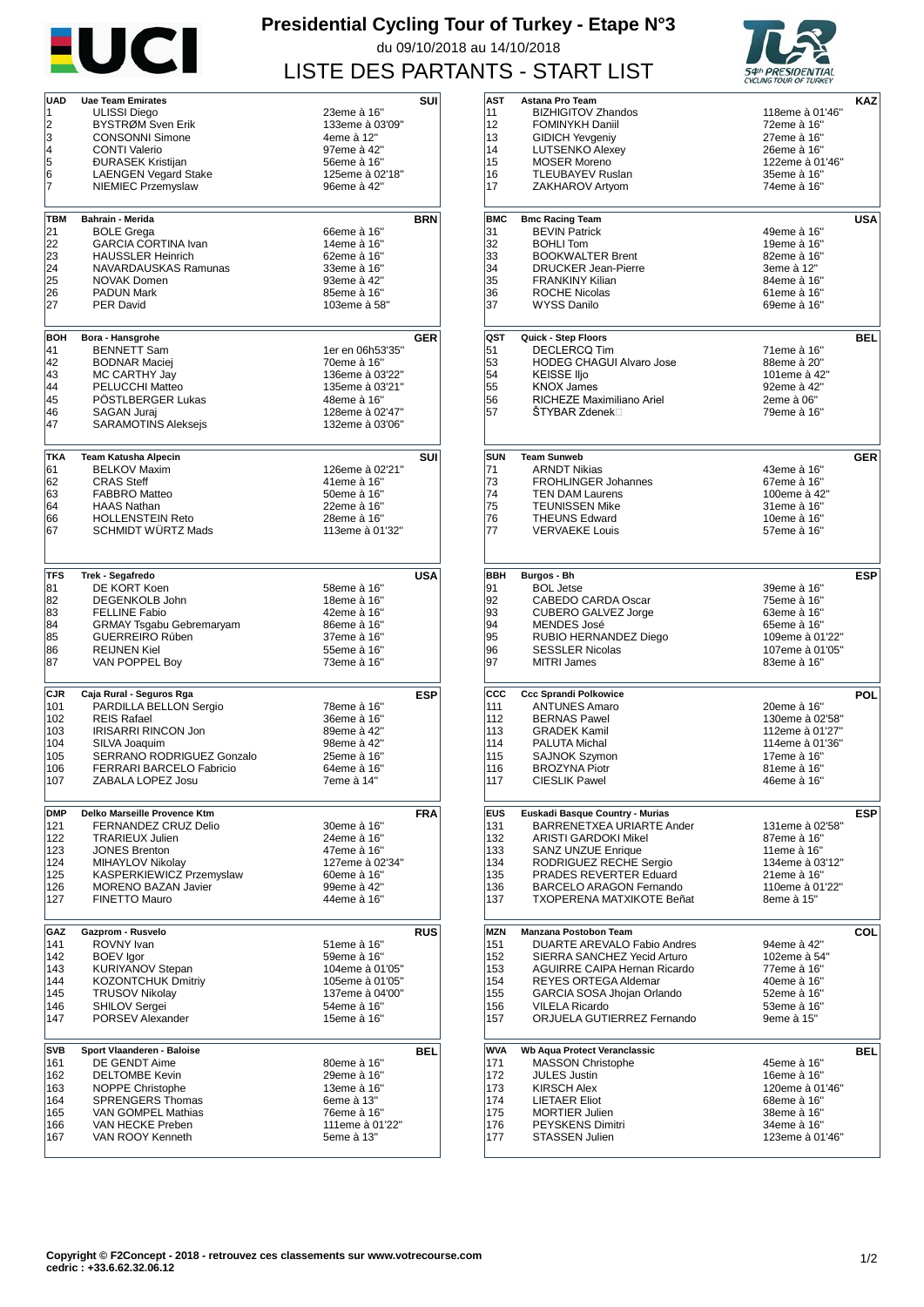| <b>WIL</b> | Wilier Triestina - Selle Italia | ITA             |
|------------|---------------------------------|-----------------|
| 181        | <b>BEVILACQUA Simone</b>        | 119eme à 01'46" |
| 182        | COLEDAN Marco                   | 129eme à 02'56" |
| 183        | PACIONI Luca                    | 12eme à 16"     |
| 184        | BERTAZZO Liam                   | 116eme à 01'46" |
| 185        | POZZATO Filippo                 | 115eme à 01'36" |
| 186        | ROSA Massimo                    | 108eme à 01'18" |
| 187        | <b>ZHUPA Eugert</b>             | 117eme à 01'46" |
|            |                                 |                 |

| TUR | <b>Turkish National Team</b> | TUR             |  |
|-----|------------------------------|-----------------|--|
| 191 | <b>ORKEN Ahmet</b>           | 32eme à 16"     |  |
| 192 | <b>BAKIRCI Nazim</b>         | 91eme à 42"     |  |
| 193 | ATALAY Muhammed              | 106eme à 01'05" |  |
| 194 | <b>BALKAN Onur</b>           | 121eme à 01'46" |  |
| 195 | <b>AKDILEK Ahmet</b>         | 95eme à 42"     |  |
| 196 | <b>SAMLI Feritcan</b>        | 124eme à 01'50" |  |
| 197 | <b>SAYAR Mustafa</b>         | 90eme à 42"     |  |
|     |                              |                 |  |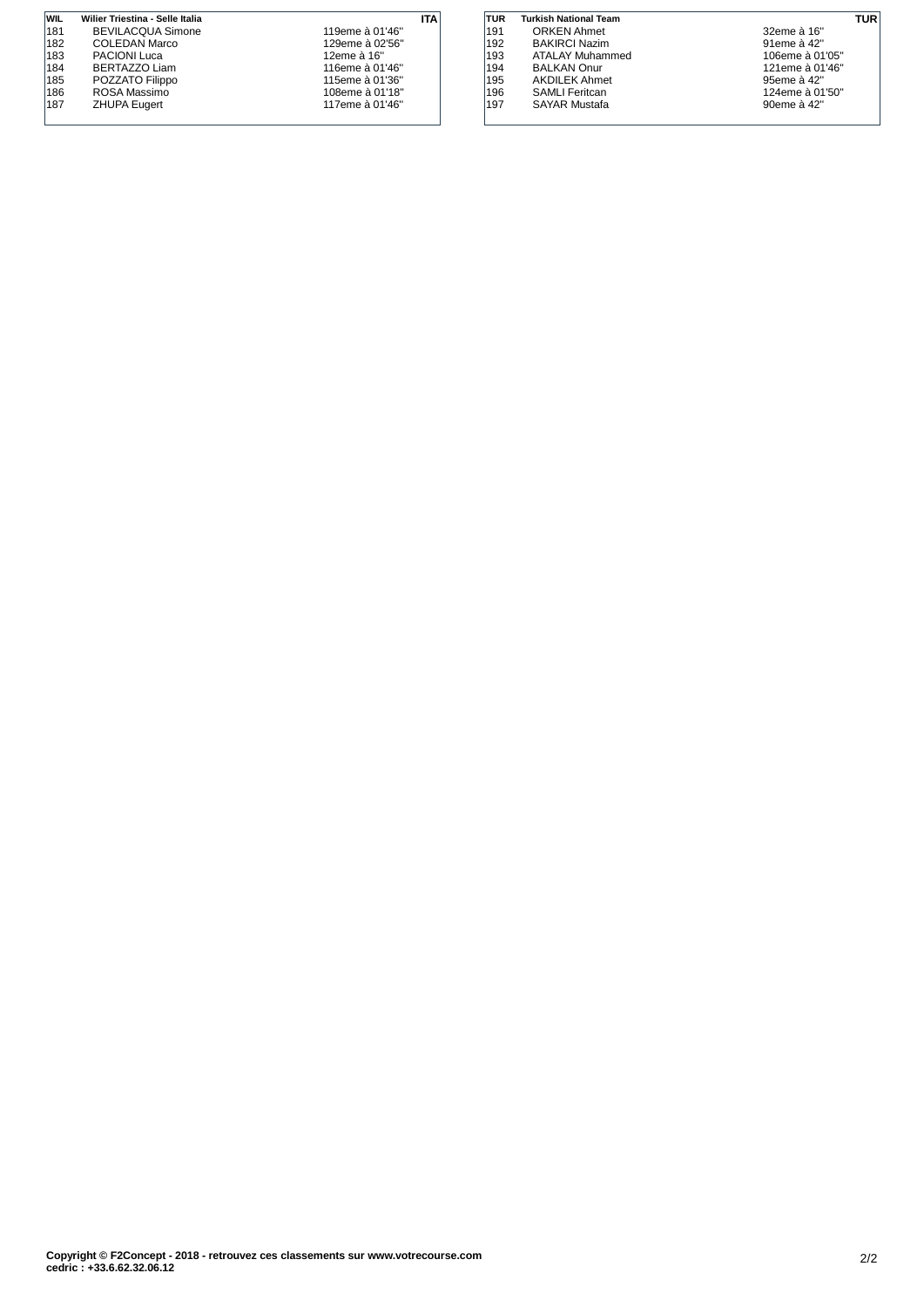### **Etape -** Stage **:** 3 Turkish Cycling Federation

| Uae Team Emirates                  | <b>ULISSI Diego</b><br>23eme à 16"(45)                                       | $\overline{2}$<br>BYSTRØM Sven Erik<br>133eme à<br>03'09"(261) | 3<br><b>CONSONNI Simone</b><br>4eme à 12"(9)                      | 4<br><b>CONTI Valerio</b><br>97eme à 42"(202)                      | 5<br><b>ĐURASEK Kristijan</b><br>56eme à 16"(110)                       | 6<br><b>LAENGEN Vegard</b><br>Stake<br>125eme à<br>02'18''(235)      | $\overline{7}$<br><b>NIEMIEC</b><br>Przemyslaw<br>96eme à 42"(198) |  |
|------------------------------------|------------------------------------------------------------------------------|----------------------------------------------------------------|-------------------------------------------------------------------|--------------------------------------------------------------------|-------------------------------------------------------------------------|----------------------------------------------------------------------|--------------------------------------------------------------------|--|
| Astana Pro Team                    | 11<br><b>BIZHIGITOV</b><br>Zhandos<br>118eme à<br>01'46"(227)                | 12<br>FOMINYKH Daniil<br>72eme à 16"(144)                      | 13<br><b>GIDICH Yevgeniy</b><br>27eme à 16"(50)                   | 14<br><b>LUTSENKO Alexey</b><br>26eme à 16"(49)                    | 15<br><b>MOSER Moreno</b><br>122eme à<br>01'46"(243)                    | 16<br><b>TLEUBAYEV Ruslan</b><br>35eme à 16"(73)                     | 17<br>ZAKHAROV Artyom<br>74eme à 16"(147)                          |  |
| Bahrain - Merida                   | 21<br><b>BOLE Grega</b><br>66eme à 16"(127)                                  | 22<br><b>GARCIA CORTINA</b><br>Ivan<br>14eme à 16"(22)         | 23<br><b>HAUSSLER Heinrich</b><br>62eme à 16"(118)                | 24<br>NAVARDAUSKAS<br>Ramunas<br>33eme à 16"(69)                   | 25<br>NOVAK Domen<br>93eme à 42"(188)                                   | 26<br>PADUN Mark<br>85eme à 16"(166)                                 | 27<br>PER David<br>103eme à 58"(186)                               |  |
| <b>Bmc Racing Team</b>             | 31<br><b>BEVIN Patrick</b><br>49eme à 16"(99)                                | 32<br><b>BOHLI Tom</b><br>19eme à 16"(34)                      | 33<br><b>BOOKWALTER Brent</b><br>82eme à 16"(161)                 | 34<br><b>DRUCKER</b><br>Jean-Pierre<br>3eme à 12"(7)               | 35<br><b>FRANKINY Kilian</b><br>84eme à 16"(163)                        | 36<br><b>ROCHE Nicolas</b><br>61eme à 16"(115)                       | 37<br><b>WYSS Danilo</b><br>69eme à 16"(135)                       |  |
| Bora - Hansgrohe                   | 41<br><b>BENNETT Sam</b><br>er en 06h53'35"(3)                               | 42<br><b>BODNAR Maciej</b><br>70eme à 16"(142)                 | 43<br>MC CARTHY Jay<br>136eme à<br>03'22"(264)                    | 44<br>PELUCCHI Matteo<br>135eme à<br>03'21"(251)                   | 45<br>PÖSTLBERGER<br>Lukas<br>48eme à 16"(92)                           | 46<br>SAGAN Juraj<br>128eme à<br>02'47"(257)                         | 47<br><b>SARAMOTINS</b><br>Aleksejs<br>132eme à<br>03'06''(261)    |  |
| Quick - Step Floors                | 51<br><b>DECLERCQ Tim</b><br>71eme à 16"(143)                                | 52                                                             | 53<br>HODEG CHAGUI<br>Alvaro Jose<br>88eme à 20"(6)               | 54<br><b>KEISSE IIjo</b><br>101eme à 42"(222)                      | 55<br><b>KNOX James</b><br>92eme à 42"(187)                             | 56<br><b>RICHEZE</b><br>Maximiliano Ariel<br>2eme à 06"(35)          | 57<br>ŠTYBAR Zdenek<br>79eme à 16"(155)                            |  |
| Team Katusha Alpecin               | 61<br><b>BELKOV Maxim</b><br>126eme à<br>02'21"(256)                         | 62<br><b>CRAS Steff</b><br>41eme à 16"(84)                     | 63<br>FABBRO Matteo<br>50eme à 16"(102)                           | 64<br><b>HAAS Nathan</b><br>22eme à 16"(41)                        | 66<br><b>HOLLENSTEIN Reto</b><br>28eme à 16"(61)                        | 67<br>SCHMIDT WÜRTZ<br>Mads<br>113eme à<br>01'32''(191)              |                                                                    |  |
| <b>Team Sunweb</b>                 | 71<br><b>ARNDT Nikias</b><br>43eme à 16"(87)                                 | 73<br><b>FROHLINGER</b><br>Johannes<br>67eme à 16"(131)        | 74<br><b>TEN DAM Laurens</b><br>100eme à 42"(211)                 | 75<br><b>TEUNISSEN Mike</b><br>31eme à 16"(63)                     | 76<br><b>THEUNS Edward</b><br>10eme à 16"(15)                           | 77<br><b>VERVAEKE Louis</b><br>57eme à 16"(112)                      |                                                                    |  |
| Trek - Segafredo                   | 81<br>DE KORT Koen<br>58eme à 16"(113)                                       | 82<br>DEGENKOLB John<br>18eme à 16"(33)                        | 83<br><b>FELLINE Fabio</b><br>42eme à 16"(86)                     | 84<br><b>GRMAY Tsgabu</b><br>Gebremaryam<br>86eme à 16"(176)       | 85<br>GUERREIRO Rúben<br>37eme à 16"(78)                                | 86<br><b>REIJNEN Kiel</b><br>55eme à 16"(110)                        | 87<br>VAN POPPEL Boy<br>73eme à 16"(145)                           |  |
| Burgos - Bh                        | 91<br><b>BOL Jetse</b><br>39eme à 16"(83)                                    | 92<br>CABEDO CARDA<br>Oscar<br>75eme à 16"(147)                | 93<br><b>CUBERO GALVEZ</b><br>Jorge<br>63eme à 16"(123)           | 94<br>MENDES José<br>65eme à 16"(127)                              | 95<br>RUBIO HERNANDEZ<br>Diego<br>109eme à<br>01'22''(152)              | 96<br><b>SESSLER Nicolas</b><br>107eme à<br>01'05"(228)              | 97<br>MITRI James<br>83eme à 16"(162)                              |  |
| Caja Rural - Seguros Rga           | 101<br>PARDILLA BELLON<br>Sergio<br>78eme à 16"(154)                         | 102<br><b>REIS Rafael</b><br>36eme à 16"(77)                   | 103<br>IRISARRI RINCON<br>Jon<br>89eme à 42"(131)                 | 104<br>SILVA Joaquim<br>98eme à 42"(210)                           | 105<br><b>SERRANO</b><br><b>RODRIGUEZ</b><br>Gonzalo<br>25eme à 16"(49) | 106<br><b>ERRARI BARCELO</b><br>Fabricio<br>64eme à 16"(126)         | 107<br>ZABALA LOPEZ<br>Josu<br>7eme à 14"(168)                     |  |
| Ccc Sprandi Polkowice              | 111<br><b>ANTUNES Amaro</b><br>20eme à 16"(40)                               | 112<br><b>BERNAS Pawel</b><br>130eme à<br>02'58"(256)          | 113<br><b>GRADEK Kamil</b><br>112eme à<br>01'27"(205)             | 114<br>PALUTA Michal<br>114eme à<br>01'36"(220)                    | 115<br>SAJNOK Szymon<br>17eme à 16"(31)                                 | 116<br><b>BROZYNA Piotr</b><br>81eme à 16"(160)                      | 117<br><b>CIESLIK Pawel</b><br>46eme à 16"(90)                     |  |
| Delko Marseille Provence<br>Ktm    | 121<br>FERNANDEZ CRUZ<br>Delio<br>30eme à 16"(62)                            | 122<br>TRARIEUX Julien<br>24eme à 16"(48)                      | 123<br><b>JONES Brenton</b><br>47eme à 16"(90)                    | 124<br>MIHAYLOV Nikolay<br>127eme à<br>02'34"(254)                 | 125<br><b>KASPERKIEWICZ</b><br>Przemyslaw<br>60eme à 16"(114)           | 126<br>MORENO BAZAN<br>Javier<br>99eme à 42"(210)                    | 127<br>FINETTO Mauro<br>44eme à 16"(89)                            |  |
| Euskadi Basque Country -<br>Murias | 131<br><b>BARRENETXEA</b><br><b>URIARTE Ander</b><br>131eme à<br>02'58"(259) | 132<br>ARISTI GARDOKI<br>Mikel<br>87eme à 16"(181)             | 133<br>SANZ UNZUE<br>Enrique<br>11eme à 16"(15)                   | 134<br>RODRIGUEZ<br><b>RECHE Sergio</b><br>134eme à<br>03'12"(239) | 135<br><b>PRADES</b><br>REVERTER Eduard<br>21eme à 16"(41)              | 136<br><b>BARCELO ARAGON</b><br>Fernando<br>110eme à<br>01'22''(203) | 137<br><b>TXOPERENA</b><br>MATXIKOTE Beñat<br>8eme à 15"(116)      |  |
| Gazprom - Rusvelo                  | 141<br>ROVNY Ivan<br>51eme à 16"(103)                                        | 142<br><b>BOEV</b> Igor<br>59eme à 16"(113)                    | 143<br><b>KURIYANOV Stepan</b><br>104eme à<br>01'05"(147)         | 144<br><b>KOZONTCHUK</b><br>Dmitriy<br>105eme à<br>01'05''(222)    | 145<br><b>TRUSOV Nikolay</b><br>137eme à<br>04'00"(256)                 | 146<br>SHILOV Sergei<br>54eme à 16"(110)                             | 147<br>PORSEV Alexander<br>15eme à 16"(22)                         |  |
| Manzana Postobon Team              | 151<br>DUARTE AREVALO<br><b>Fabio Andres</b><br>94eme à 42"(190)             | 152<br>SIERRA SANCHEZ<br>Yecid Arturo<br>102eme à 54"(191)     | 153<br><b>AGUIRRE CAIPA</b><br>Hernan Ricardo<br>77eme à 16"(152) | 154<br><b>REYES ORTEGA</b><br>Aldemar<br>40eme à 16"(84)           | 155<br><b>GARCIA SOSA</b><br>Jhojan Orlando<br>52eme à 16"(105)         | 156<br><b>VILELA Ricardo</b><br>53eme à 16"(107)                     | 157<br>ORJUELA<br><b>GUTIERREZ</b><br>Fernando<br>9eme à 15"(194)  |  |
| Sport Vlaanderen - Baloise         | 161<br>DE GENDT Aime<br>80eme à 16"(157)                                     | 162<br><b>DELTOMBE Kevin</b><br>29eme à 16"(62)                | 163<br>NOPPE Christophe<br>13eme à 16"(21)                        | 164<br><b>SPRENGERS</b><br>Thomas<br>6eme à 13"(134)               | 165<br>VAN GOMPEL<br>Mathias<br>76eme à 16"(149)                        | 166<br>VAN HECKE Preben<br>111eme à<br>01'22"(214)                   | 167<br>VAN ROOY Kenneth<br>5eme à 13"(50)                          |  |
| Wb Aqua Protect<br>Veranclassic    | 171<br><b>MASSON Christophe</b><br>45eme à 16"(90)                           | 172<br><b>JULES Justin</b><br>16eme à 16"(27)                  | 173<br><b>KIRSCH Alex</b><br>120eme à<br>01'46"(230)              | 174<br><b>LIETAER Eliot</b><br>68eme à 16"(132)                    | 175<br>MORTIER Julien<br>38eme à 16"(81)                                | 176<br><b>PEYSKENS Dimitri</b><br>34eme à 16"(72)                    | 177<br><b>STASSEN Julien</b><br>123eme à<br>01'46"(246)            |  |
| Wilier Triestina - Selle Italia    | 181<br><b>BEVILACQUA</b><br>Simone<br>119eme à<br>01'46"(228)                | 182<br><b>COLEDAN Marco</b><br>129eme à<br>02'56"(243)         | 183<br>PACIONI Luca<br>12eme à 16"(19)                            | 184<br><b>BERTAZZO Liam</b><br>116eme à<br>01'46"(198)             | 185<br>POZZATO Filippo<br>115eme à<br>01'36"(228)                       | 186<br>ROSA Massimo<br>108eme à<br>01'18"(237)                       | 187<br><b>ZHUPA Eugert</b><br>117eme à<br>01'46"(222)              |  |
| <b>Turkish National Team</b>       | 191<br><b>ORKEN Ahmet</b><br>32eme à 16"(67)                                 | 192<br><b>BAKIRCI Nazim</b><br>91eme à 42"(175)                | 193<br><b>ATALAY Muhammed</b><br>106eme à<br>01'05"(225)          | 194<br><b>BALKAN Onur</b><br>121eme à<br>01'46"(242)               | 195<br><b>AKDILEK Ahmet</b><br>95eme à 42"(191)                         | 196<br>SAMLI Feritcan<br>124eme à<br>01'50"(249)                     | 197<br><b>SAYAR Mustafa</b><br>90eme à 42"(165)                    |  |